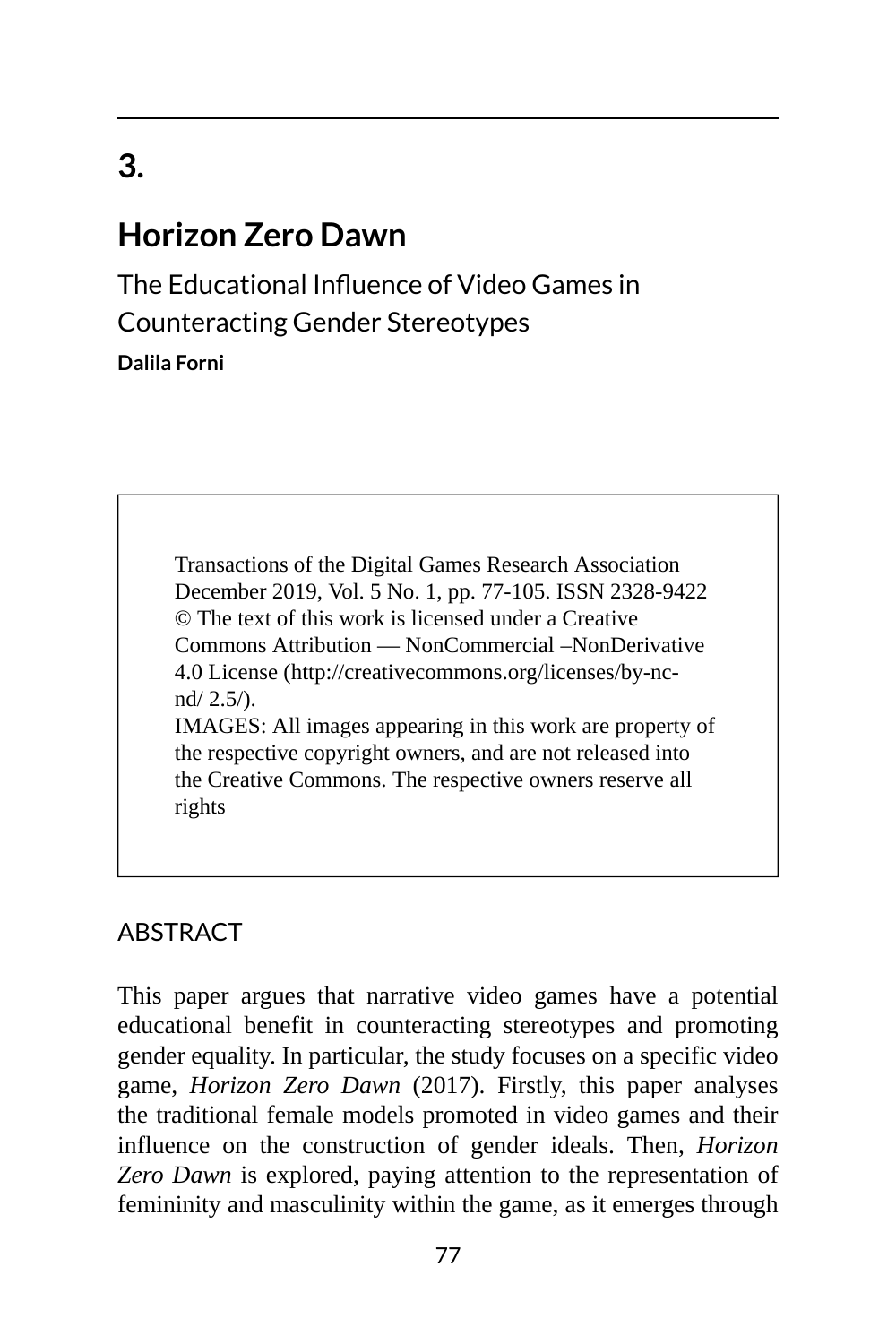its main characters and their interactions within the narrative. The contribution analyses a specific case study in order to investigate the potential influence of non-stereotyped narrative video games on the perception of gender norms.

#### Keywords

#### *Horizon Zero Dawn*, video games, education, gender identity, gender socialization

## INTRODUCTION

The video game industry has been considered a field dominated by men: female players have often been excluded (directly or symbolically) from the gaming community (Dovey and Kennedy, 2006; Cassel and Jenkins, 1998). Despite this, women are often involved in the consumption and production of video games, but they can rarely find equal and non-sexist representations of female characters. Video games, as well as other media, primarily present a heteronormative and androcentric perspective, with a rare attention to different genders, sexualities, ethnicities and so on. Even if some attempts have been made in order to include and attract female audiences, products addressed to girls and women usually focus on traditional activities linked to femininity (Dovey and Kennedy, 2006, p. 36). Thus, far from being inclusive, video games often contribute to strengthening gender norms and roles promoted by other media.

The present study aims to analyze narrative video games from a gender-sensitive pedagogical perspective and explore video games' potential influence on gender education and socialization through a specific case study. Thus, this paper will build on gender role theory and gender socialization theory. Gender role theory assumes that masculinity and femininity are defined by cultural standards and expectations: many social roles are considered culturally appropriate depending on the individual's gender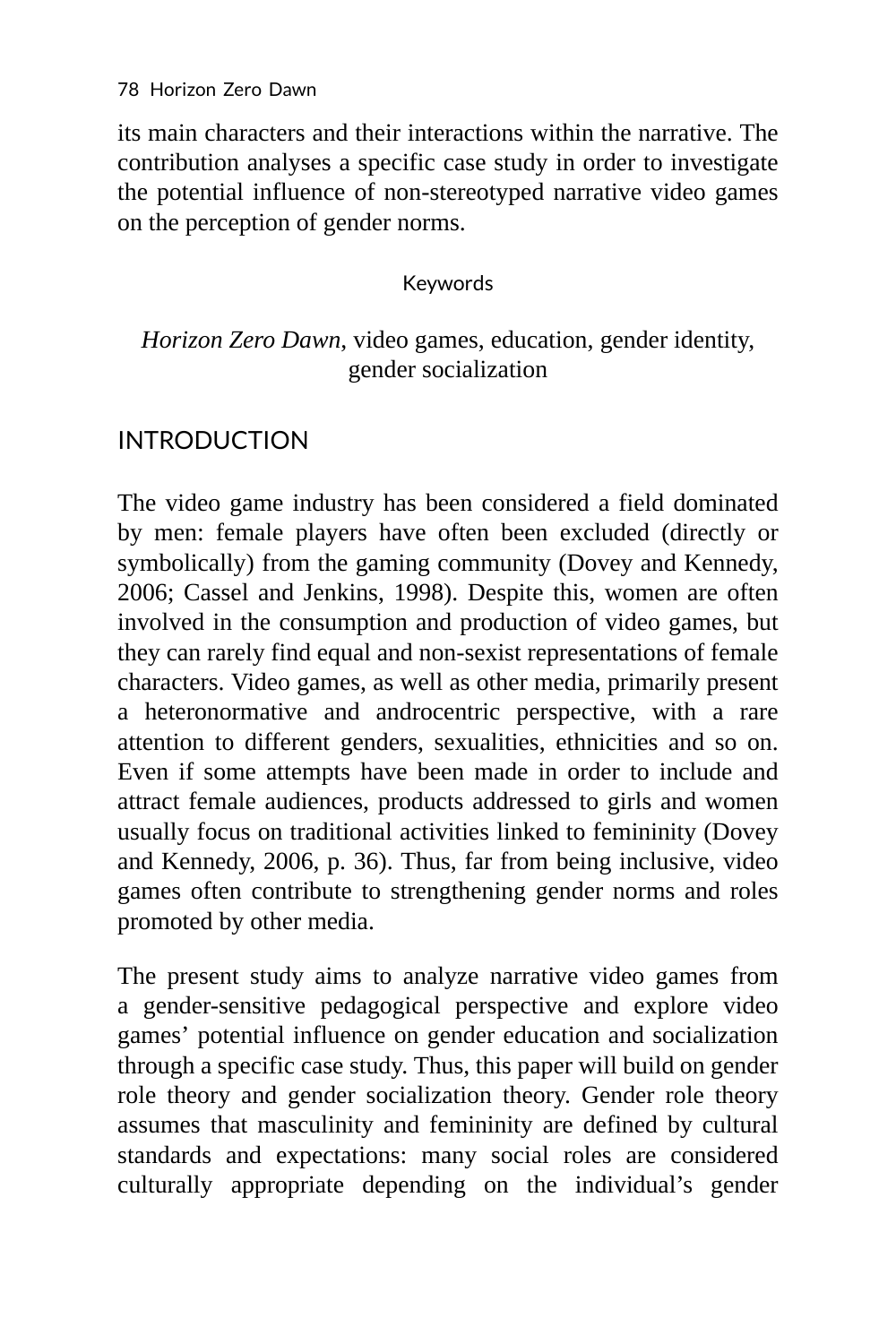(Schimanoff 2009). Consequently, according to gender socialization theory, gender norms and behaviors are learned from an early age through different agents. Mass media and cultural representations are claimed to be influential factors in life-long gender socialization (De Santis, 2013; Grossi, Ruspini, 2007). Gender education will be considered as a life-long process that has its strongest influence at an early age, but is particularly effective for adults as well. Narrative video games are usually appreciated both by young adults and adults, and their portrayal of gender norms has a strong impact on the perception of femininity and masculinity.

This paper will focus on narrative video games, or rather video games presenting a strong, fully developed plot and rounded characters. Through their ability to tell complex stories, narrative video games may be particularly effective in counteracting gender ideals using literary patterns that audiences are usually familiar with (Antoniazzi, 2007). Consequently, these texts can be examined through a narrative approach since they are based on the same literary structures that characterize other narrative media, such as books and films (De Santis, 2013; Antoniazzi, 2007). Literary theory, and specifically narratology, will be used to analyze the selected game (Marchese, 1983). In particular, this paper will focus exclusively on the text, as opposed to the paratext, intended as those elements that surround and accompany the main text, such as covers, manuals, titles, advertisements, etcetera (Genette, 1989). Moreover, the main unit of analysis will be the character. The study will focus on the qualities, skills and personalities of single characters and their interactions.

Although many studies have provided feminist and gender-based analysis of video games, there is still a lack of contributions on gender education and video ludic narration (Shaw, 2014, Cassel and Jenkins,1998). Gender studies and gender pedagogy often focus on books, textbooks, cartoons, cinema, advertisements, etcetera as media for gender education, but video games are generally neglected. A gender-sensitive research on video games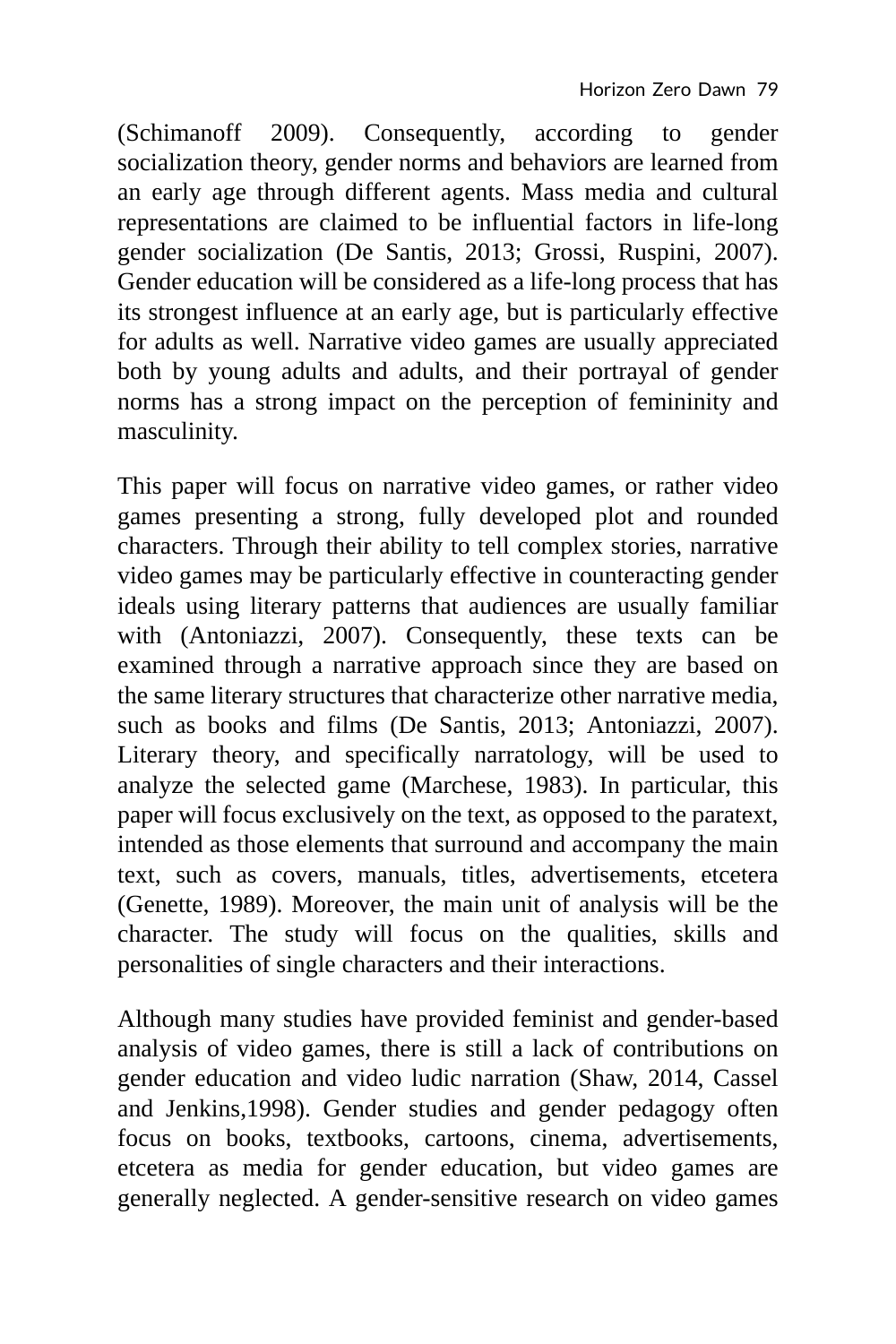and their promotion of male/female models from an educational perspective is still lacking. However, video games are extremely influential tools because they address a wide audience: they appeal to different generations in various countries of the world. Their influence on gender roles should be carefully examined in order to highlight positive and negative models in the video game industry. In this paper, the theoretical narrative framework of literature will be applied to video games in order to analyze a specific case study, *Horizon Zero Dawn,* through a gender-sensitive approach. Beyond the choice of a female heroine, the selected video game presents a variety of gender roles and identities, and reconsiders both female and male stereotypes, offering an equal and complex narrative to gamers.

Thus, video games have a strong educational potential that comprehends gender education, a widely debated and controversial topic from a pedagogical point of view. Therefore, *Horizon Zero Dawn* can be viewed as a relevant text from an educational perspective, as this paper will argue through the analysis of the characters and their interactions.

## GENDER EDUCATION

Gender education is a wide and complex process: through socialization, men and women learn what is suitable for their gender in a specific social and cultural context. Gender education builds a determined idea of what is generally considered feminine and what is generally considered masculine. This lifelong process is particularly influential during the early years of a child's life. Gender education is performed in different contexts, at different levels and through different elements (Ulivieri 2007; Biemmi 2012; Burgio 2015; Brambilla 2016).

In particular, masculinity and femininity can be assimilated through different tools that indirectly build gender identity, such as toys, magazines, advertisements, literature, cinema, cartoons, video games, and so on. Most of these tools – and specifically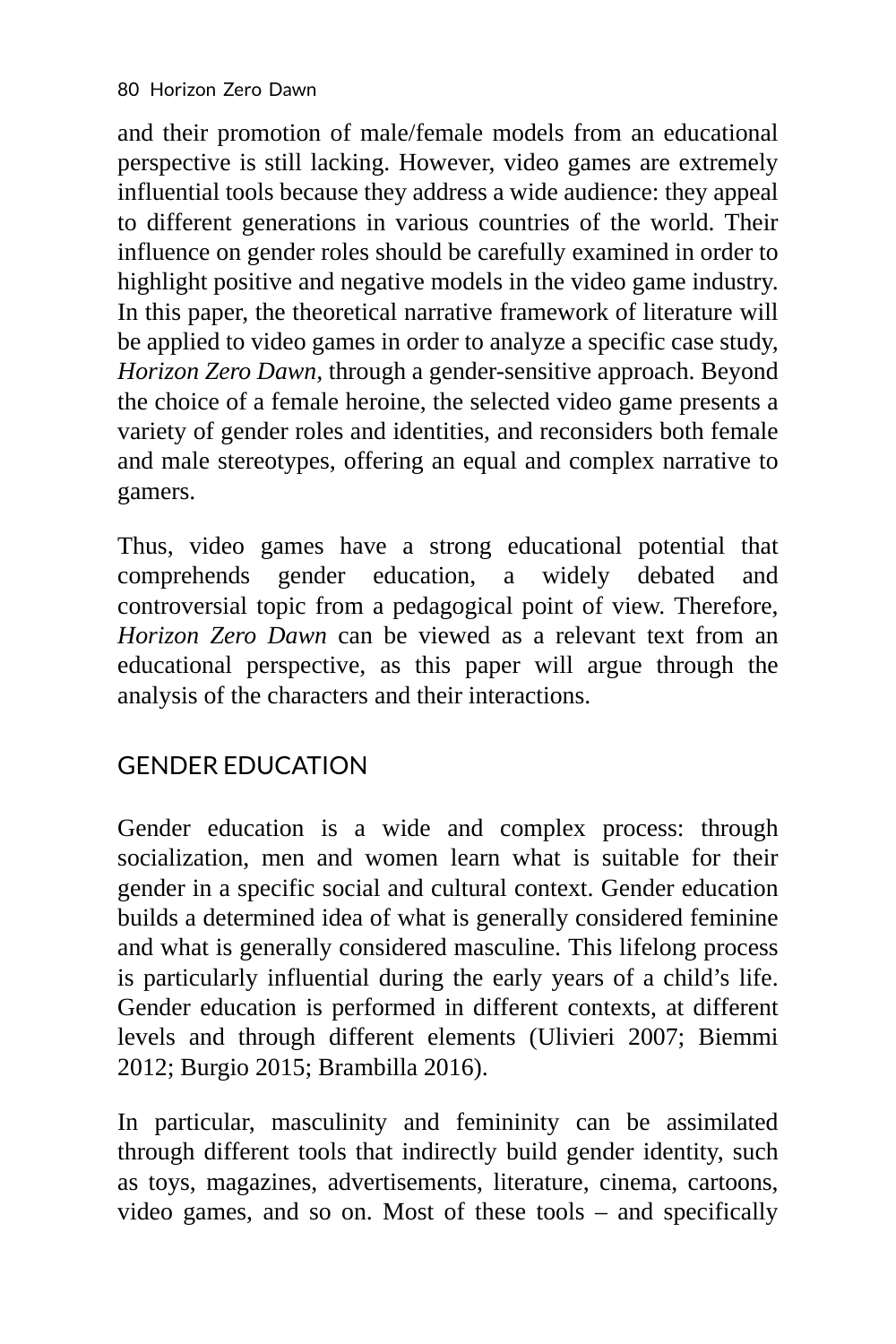literature and cinema – work on storytelling and indirectly promote specific gender models through the narration of archetypal stories. Although many studies have been conducted on literature or cinema and gender stereotyping, the video game has not been considered a specific form of narration promoting different gender roles. Nevertheless, video games work similarly to literature and cinema, and encourage specific gender standards, following analogous patterns.

To begin with, narration is a particularly influential tool in endorsing gender ideals. From a very early age, children deal with different kinds of stories – textbooks, picturebooks, novels, cartoons, films, and so on. Thus, children and young adults' narrations may be defined as one of the most effective tools in promoting specific roles for boys and girls. Young girls and women are rarely represented as characters in works for young audiences, while boys and men are particularly common and are often the main characters of the story (Biemmi 2012). From a qualitative point of view, boys and girls are described as opposite extremes in literature for children. For instance, they are characterized by different adjectives, different career opportunities, different spaces where to act, and so on. All these elements work together and create a specific gender ideal that will shape young readers' perception of masculinity and femininity. Although texts for children are often considered harmless, their influence is indirect but constant. Books or films representing traditional roles promote an archaic and rigid division of gender roles, and foster gender-based stereotypes.

Likewise, video games participate in the construction of gender identity of young boys and girls, and in strengthening adult values. Though most of the video games present stereotyped gender roles and identities, some of the most recent products of the video game industry reconsider gender standards and foster modern ideals. For this reason, video games – and narrative video games in particular – may be considered a stimulating educational instrument; they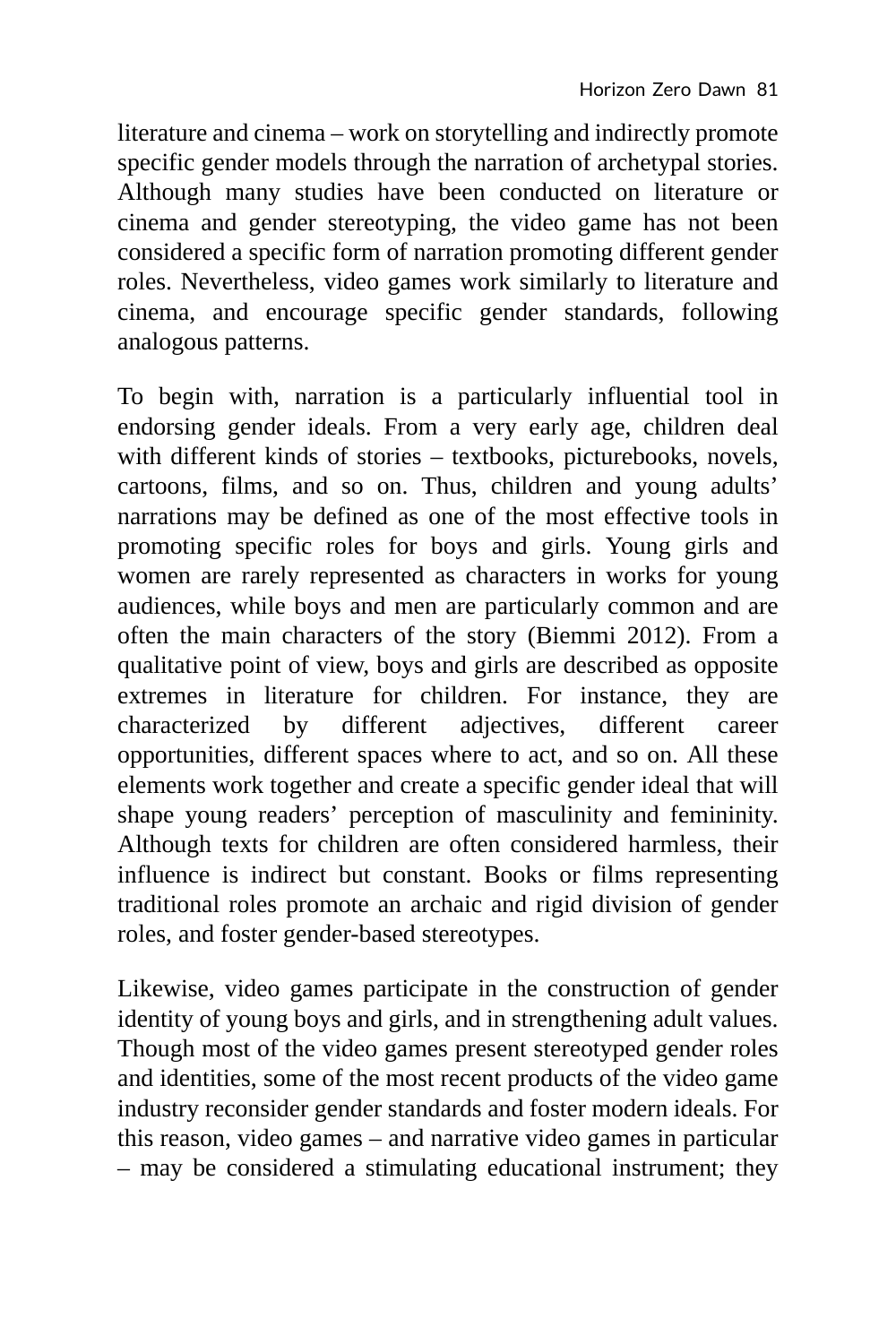counteract stereotypes and gender norms, and involve various audiences, from teenagers to adults.

### VIDEO GAMES AND GENDER EDUCATION

In this paper, I hypothesize that video games may be effective tools in reconsidering gender norms and standard identities through their characters. Moreover, video games may be particularly helpful in promoting empathy and identification with characters that differ from the player. Tal-Or and Cohen define identification as "the experience of shifting identities" (2011, p. 403). They also argue that identification is usually considered a more involved form of readership, since people are more likely to be emotionally engaged in a text if they identify with a character. This may be true for video games as well. As highlighted by Nardone, the player and the avatar are correlated: video games create a "complicated, multidimensional relationship, which involves me and the other me" (2008, p. 4). One of the consequences is a distinctive feeling of responsibility: as stated by Veale, "players become invested in the outcomes of the decisions required to engage with the game, and thus feel responsible for the consequences of their actions within that context" (2017, p. 130). Therefore, some video games may develop empathy and/or identification, since they allow the player to wear someone else's shoes and experiment with different realities, but also to reflect on the player's own experience. As with literature and cinema, video games work as *mirrors* and *windows* (Bishop, 1990). On the one hand, the player may deal with a series of events that resemble his/her own personal experience; on the other, it offers the possibility to get familiar with new experiences and points of view (e.g. people of different ethnicity, gender, age, sexual orientation and so on).

With the increase of female characters in video games, it is now more and more common to have a male player who interacts and feels involved with a female second self. In this case, traditional gender standards are dismissed and the game allows male players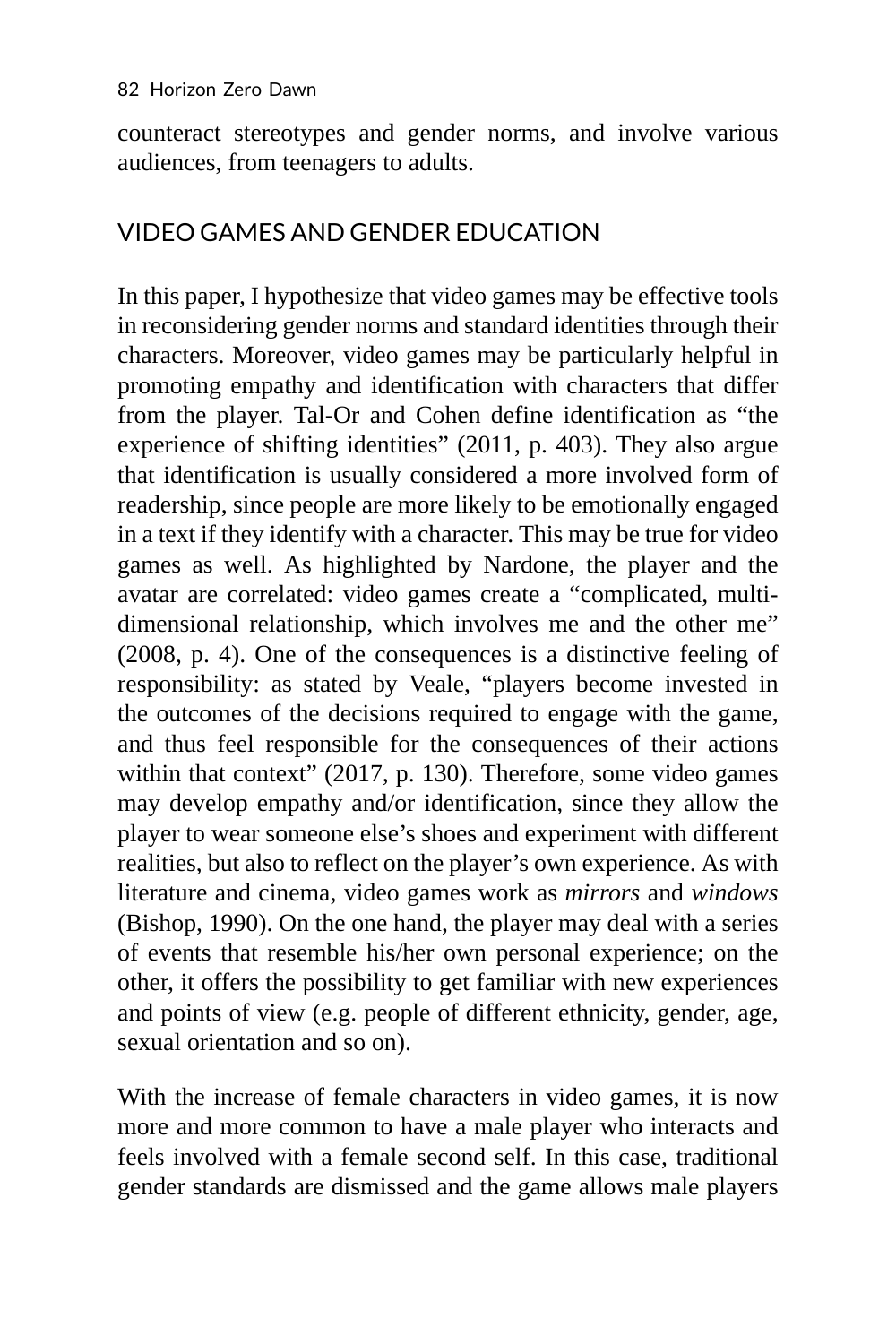to virtually (and safely) experience a female identity, regardless of social norms (Schleiner, 2001, p. 223). In Kennedy's opinion, this leads to a blurry, queer identity:

[...] having to play *Tomb Raider* as Lara, a male player is transgendered: the distinctions between the player and the game character are blurred. […] This new queer identity potentially subverts stable distinctions between identification and desire and also by extension the secure and heavily defended polarities of masculine and feminine subjectivity (Kennedy 2002).

Video games also offer specific models and create specific expectations in the real world (Kondrat 2015; Felini 2012; Beasley, Collins Standley 2002). For example, considering gender dynamics, in Beasley and Collins' opinion there is "a strong correlation between consumption of media content and attitudes toward acceptable gender-related clothing and behaviour […] Video games are just one source of many for information about what is masculine or feminine" (2002, p. 281). In particular, video games promote gender roles and ideals. When playing games, we can reflect on our identity and wear someone else's shoes, which is one of the main features that makes role-playing so fascinating for both children and adults (Cassel, Jenkins 1998, p. 81).

Although Adrienne Shaw's research showed that many players belonging to a minority group do not specifically care about textual representation – most of them perceived sexism and homophobia in gaming communities as a much more worrying phenomenon – equal, realistic and stereotype-free representations of different identities may bring several benefits. Some of them may be promoting inclusion, gratification, empathy and knowledge of different ways of living. As Shaw explains, "representation provides evidence for what forms of existence are possible" (2014, ch. 1); it allows different people to be part of the collective imagining created by some video games. Moreover, Shaw states that identification is rarely the main aim of the game. Yet, even if players do not always need and look for selfrepresentation and identification, personal involvement may enrich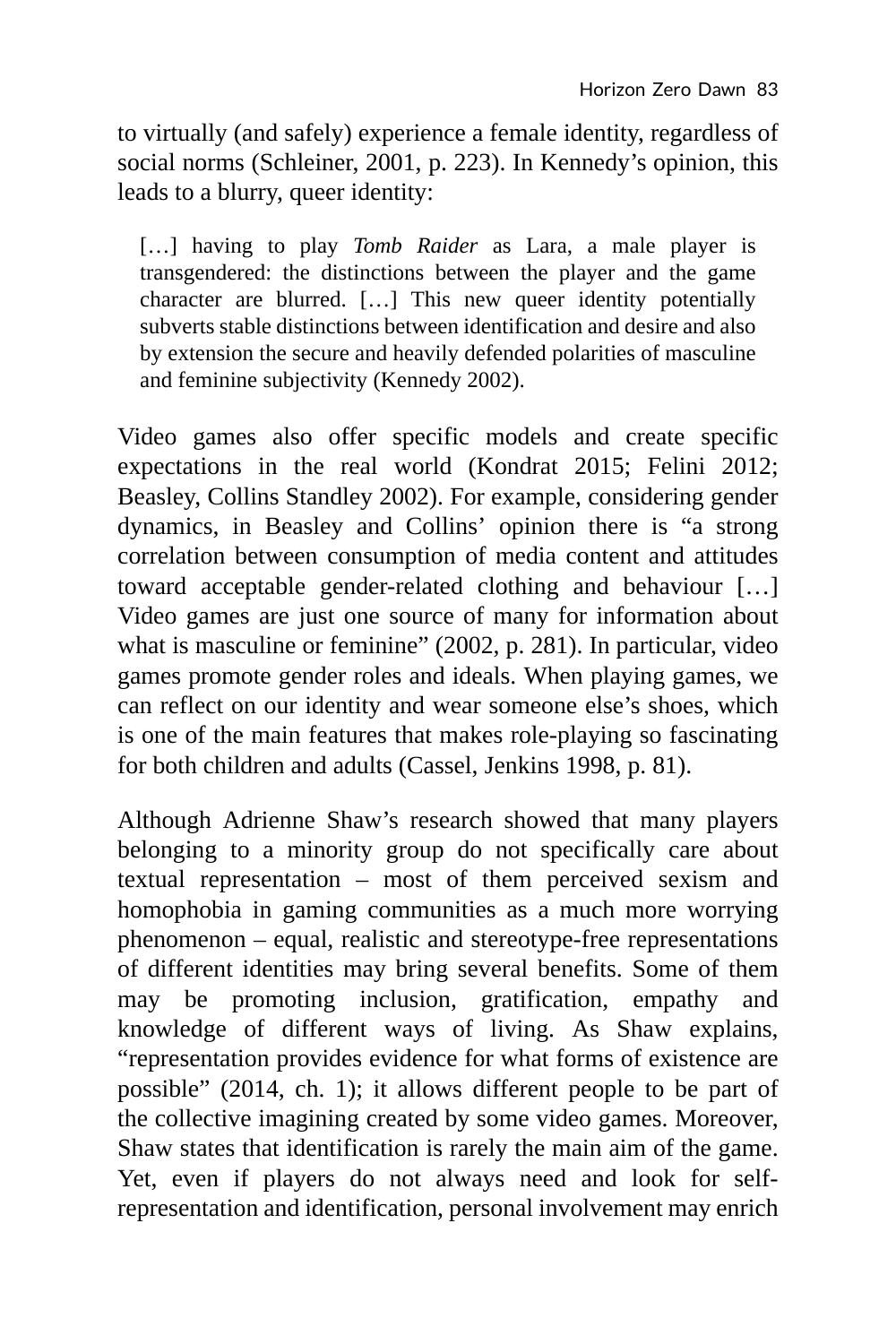the game experience, mostly in narrative video games. Besides, Shaw asserts that "players with specific identifiers do not necessarily connect with characters who have those same identifiers" (ch. 1); although identification may take place even with characters with different features, allowing minority players to identify with characters that partially resemble their own experience might widen video game audiences and improve the players experience from an emotional, personal perspective. This may be particularly true for narrative video games, where the player gets closely in touch with the main character, empathizing and, in some cases, identifying with him/her. Indeed, Shaw highlighted that "narrative was identified as the key ingredient in helping players identify with their on-screen proxy" (2014). Subsequently, diverse representations in narratives may widen our involvement in the story and help audiences to imagine the world differently.

In relation to this, it is fundamental to represent not simply minorities, but intersectional identities that go beyond "fixed notions of reality" (Shaw, 2014 ch. 2). For example, a genderbased approach may consider a pluralistic perspective, taking into account intersectional identities and multifaceted aspects of an individual (age, ethnicity, sexual orientation, queer identities, disabilities, and so on). Representations should be articulated and not limited to canonical characteristics; they should avoid "cleanly defined, marketable identity groups", highlighting "the complexity and intersectionality of identity" (Shaw, 2014, ch. 1). The same idea is supported by Tal-Or and Cohen, who argue that identification "describes how people are moved by fiction and how fiction can help people understand the world and their own lives" (2010, p. 403).

This cultural phenomenon is not limited to video games, but video games may be a starting point to overrule gender norms and present different, intersectional identities to a wide audience. In this specific section, I presented a gender-based analysis of the game; however, *Horizon Zero Dawn* offers challenging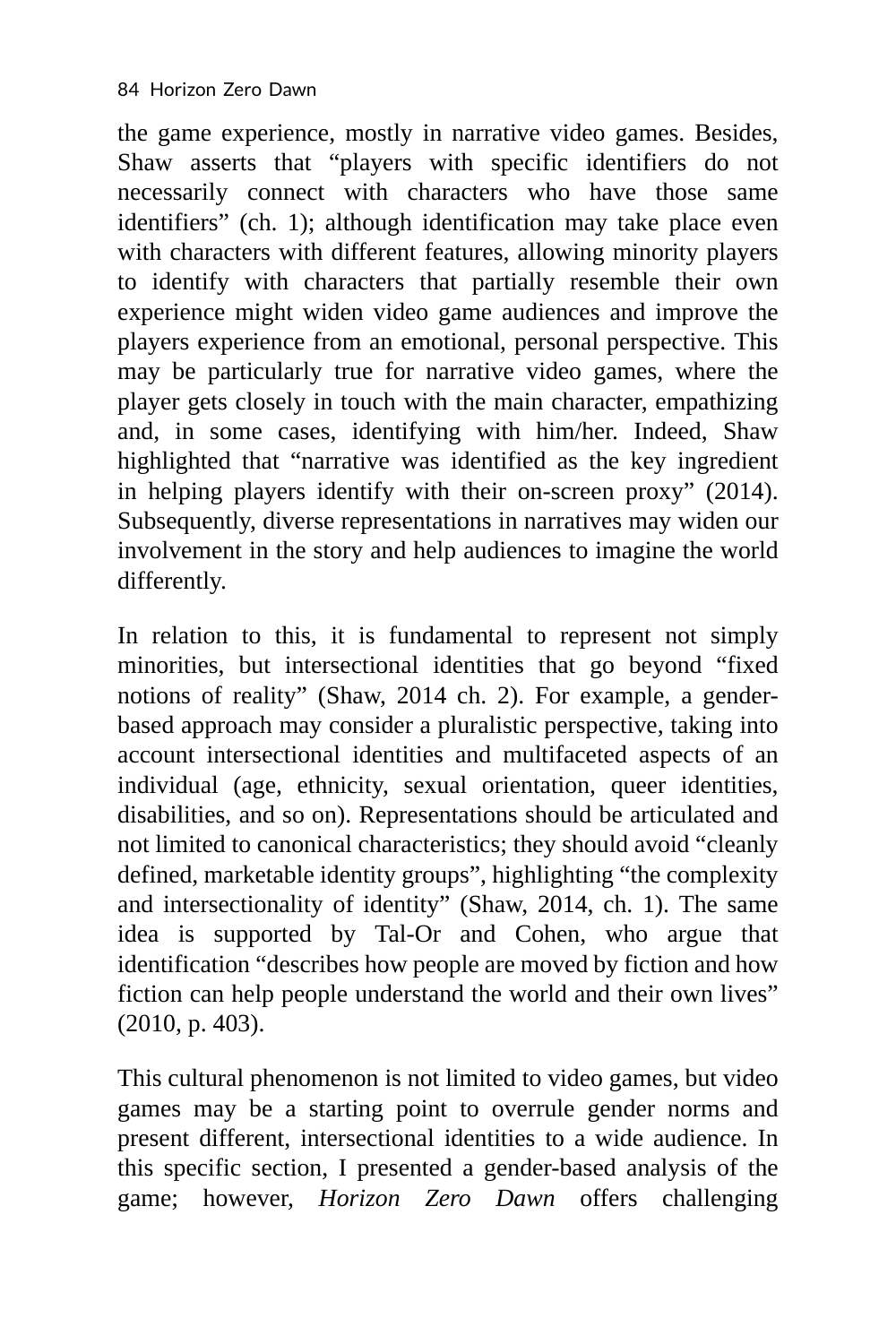intersectional identities as well. Many female characters are related to other minoritarian characteristics concerning sexual orientation, age and ethnicity, as will be analysed in the following chapters.

Although video games are usually particularly stereotyped in the representation of gender roles and gender identities, some works, such as *Horizon Zero Dawn*, reconsider gender structures and offer new possibilities for the gamer. As stated in the previous section, video games offer specific models, and contribute to educate the player, shaping his/her idea of what is suitable for males and what is suitable for females. Video games offering new and complex models of masculinity and femininity allow the player to widen his or her concept of gender in real life too.

## AN OVERVIEW OF FEMALE MODELS IN VIDEO GAMES

The video game industry is usually considered to be a maledominated field: games are  $-$  or are thought to be  $-$  produced by men for a male audience (Chess-Shaw 2015). Chirchiano and Tuselli defined this process as a "machismo videoludico" [videoludic machism] (2016, p. 302). However, lately an increasing trend in the number of female players has been recorded; nowadays, girls and women constitute a significant section of video game consumers (Kondrat 2015, p. 173). Consequently, it is essential to enhance non-stereotyped models and offer players variegated female and male characters. The presence of multifaceted identities in games played by men and women may influence gender socialization and players' perception of gender norms in real life.

Historically, a turning point in the representation of female models was the release of *Tomb Raider* in 1996. The video game series has been one of the most influential but controversial since the nineties: critics and players have been discussing whether its main character, Lara Croft, is a positive role model for female players or an object of sexual desire created for male players' pleasure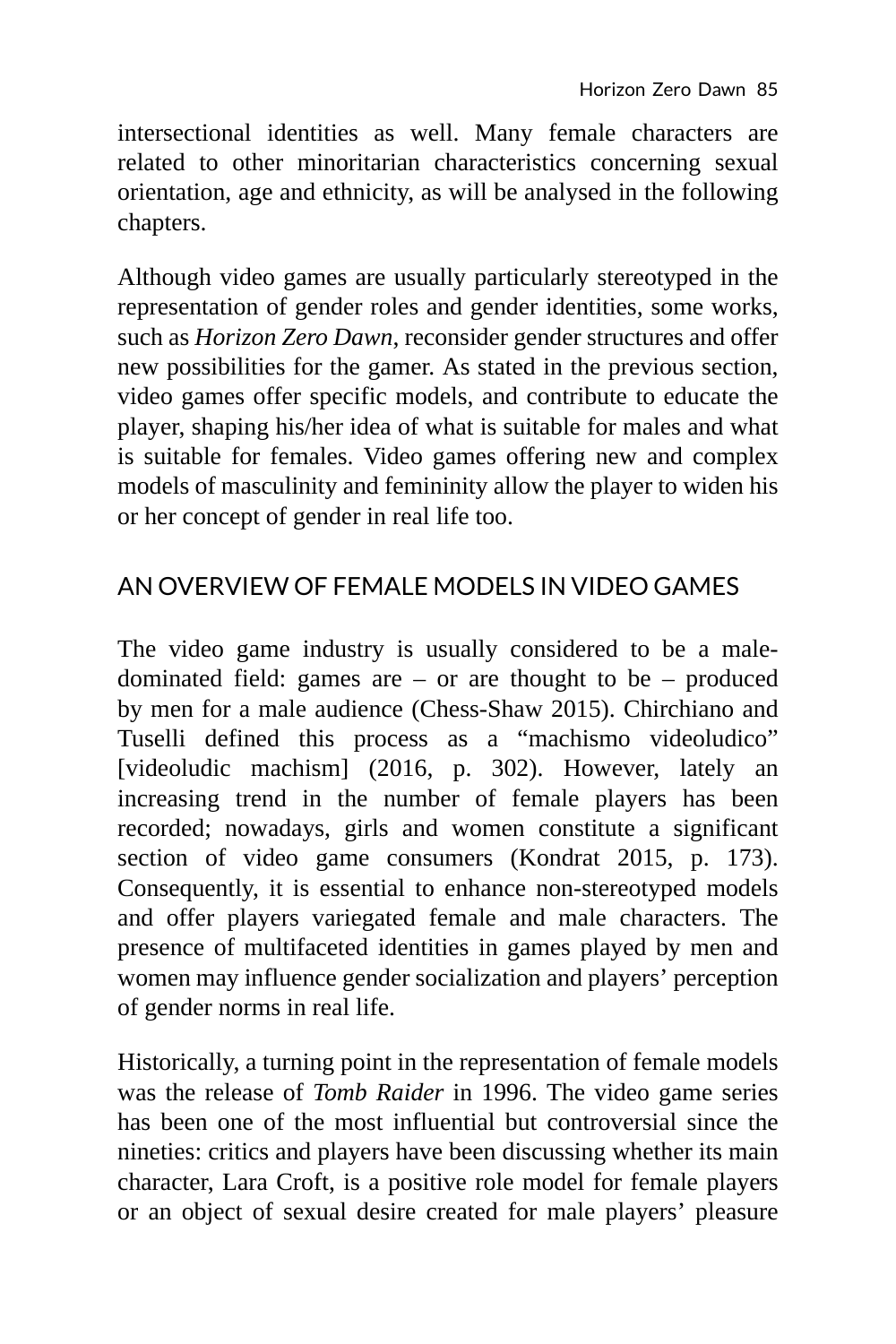(Cassell and Jenkins 1998; Schleiner 2001; Kennedy 2002; MacCallum-Stewart 2014). Unquestionably, Lara Croft disrupted the canonical female role in computer games: not simply a supporting character, but a heroine that represented and also appealed to female players (Kennedy 2002). Lara could be interpreted as a "stunting body" (Mary Russo, 1994): a female figure that undermines the canonical ideal of the female body through astonishing performances in traditionally male spaces (tombs, urban landscapes, deserts, etcetera) and in male genres (action narratives). Quoting Kennedy's analysis of Lara:

The transgressive stunting body of the action heroine is replicated in the figure of Lara. Her occupation of a traditionally masculine world, her rejection of particular patriarchal values and the norms of femininity and the physical spaces that she traverses are all in direct contradiction of the typical location of femininity within the private or domestic space. If women do appear within these masculine spaces their role is usually that of love interest (often in need of rescuing) or victim. Lara's presence within, and familiarity with, a particularly masculine space is in and of itself transgressive. By being there she disturbs the natural symbolism of masculine culture.

Lara presents a contraposition of positive and negative qualities: she is strong, active, powerful, but she is also a flawless body to desire, "a fetish object of the male gaze" (Schleiner 2001, p. 223). Lara promotes contradictory values to players: on the one hand, empowerment, courage, independence; on the other, a perfect body ideal that many critics perceived as problematic. This dichotomy has not been completely overcome in contemporary video games too, where many female characters still tend to be represented through sexual overtones.

A female analysis of video games was initially promoted by Anita Sarkeesian, media critic, in 2013. She founded a website – Feminist Frequency – and created a crowdfunded video series called *Tropes vs. Women in Video Games* where gender tropes in video games are analyzed. Because of her intervention, Sarkeesian became a target of sexist harassment through the Gamergate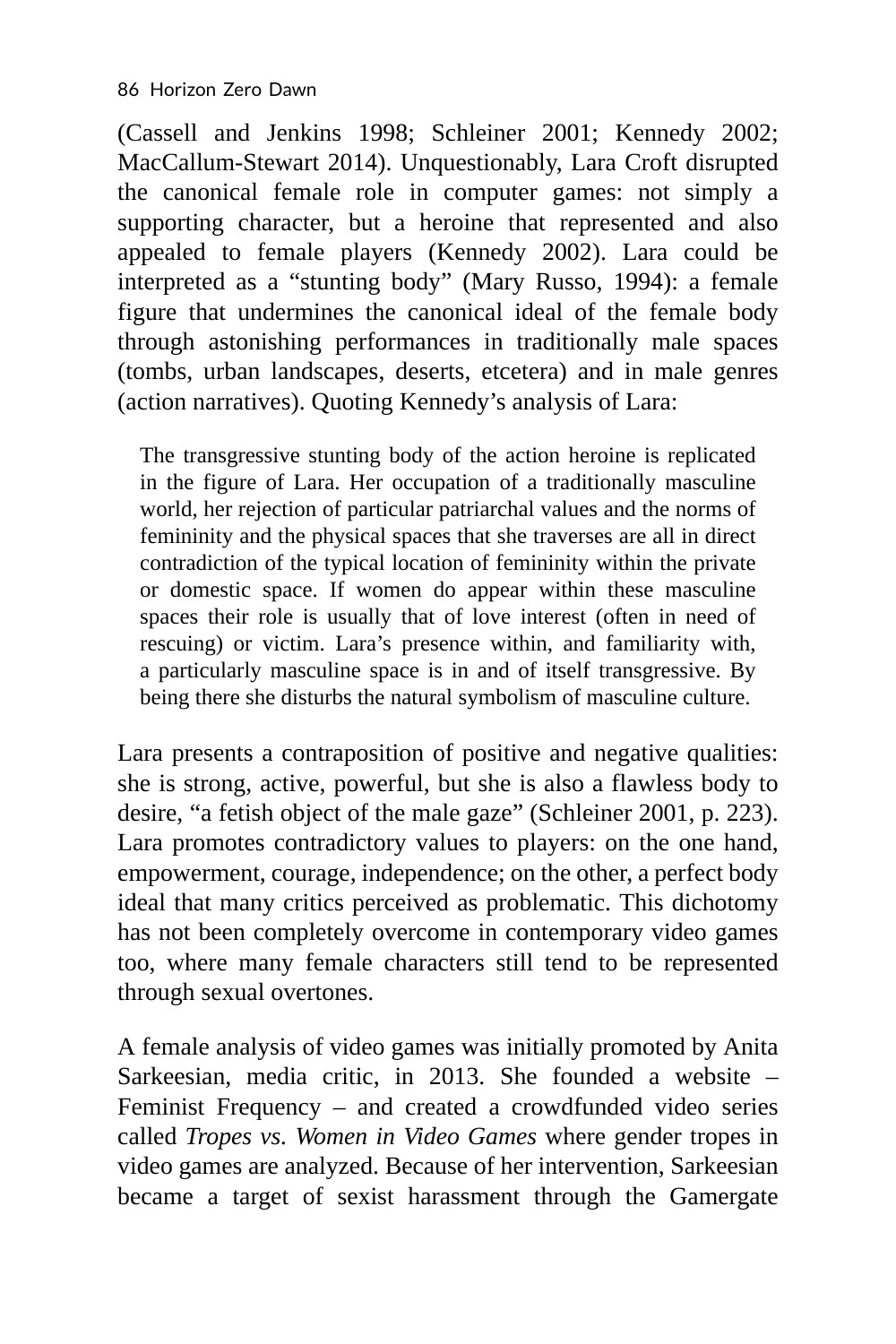campaign. Moreover, academic research has been focusing on a gender-based analysis of video games with a quantitative and qualitative point of view (Funk, Buchman 1996; Dietz 1998). Studies tend to agree in stating that the male-dominated perspective brought two main consequences. Firstly, male characters are more common than female characters in video games (Beasley, Collins Standley 2002). Secondly, specific gender models are portrayed concerning both males and females. In particular, this tendency led to two different main models of female characters: damsels in distress and moving bodies (Chirchiano, Tuselli 2016, p. 304.).

To begin with, the damsel in distress (Dietz 1998; Kondrat 2015; Chirchiano, Tuselli 2016) is a passive and innocent girl – often a princess – who has to be rescued by a male hero. The female protagonist is the ultimate aim of the game, it is usually unseen, neither playable or explored in depth as a character. Some examples could be Peach in *Super Mario* (1985) games, but also, Zelda in *The Legend of Zelda* saga (1986).

In other circumstances, female characters are represented as moving bodies. These characters are observed through a male gaze and their physical and sexual characteristics are strongly highlighted (Mulvey, 1975). These women are objectified, sexualised, physically pleasant, and usually keep most of their skin exposed: they have large breasts, wide necklines, tight trousers, and bodies that are both skinny and well-shaped. For instance, *Metal Gear Solid 5* (Kojima Productions, 2015) presents a female character, Quiet, who rarely speaks and wears a bikini and fishnet stockings. The player can watch her showering or having a lap dance for no particular reason except captivating male players (Keller 2017, p. 5).

Moving bodies may be both playable and non-playable. Nonplayable characters usually present a superficial personality and are introduced into the game without adding further details to the plot. They appear in the background and their main role is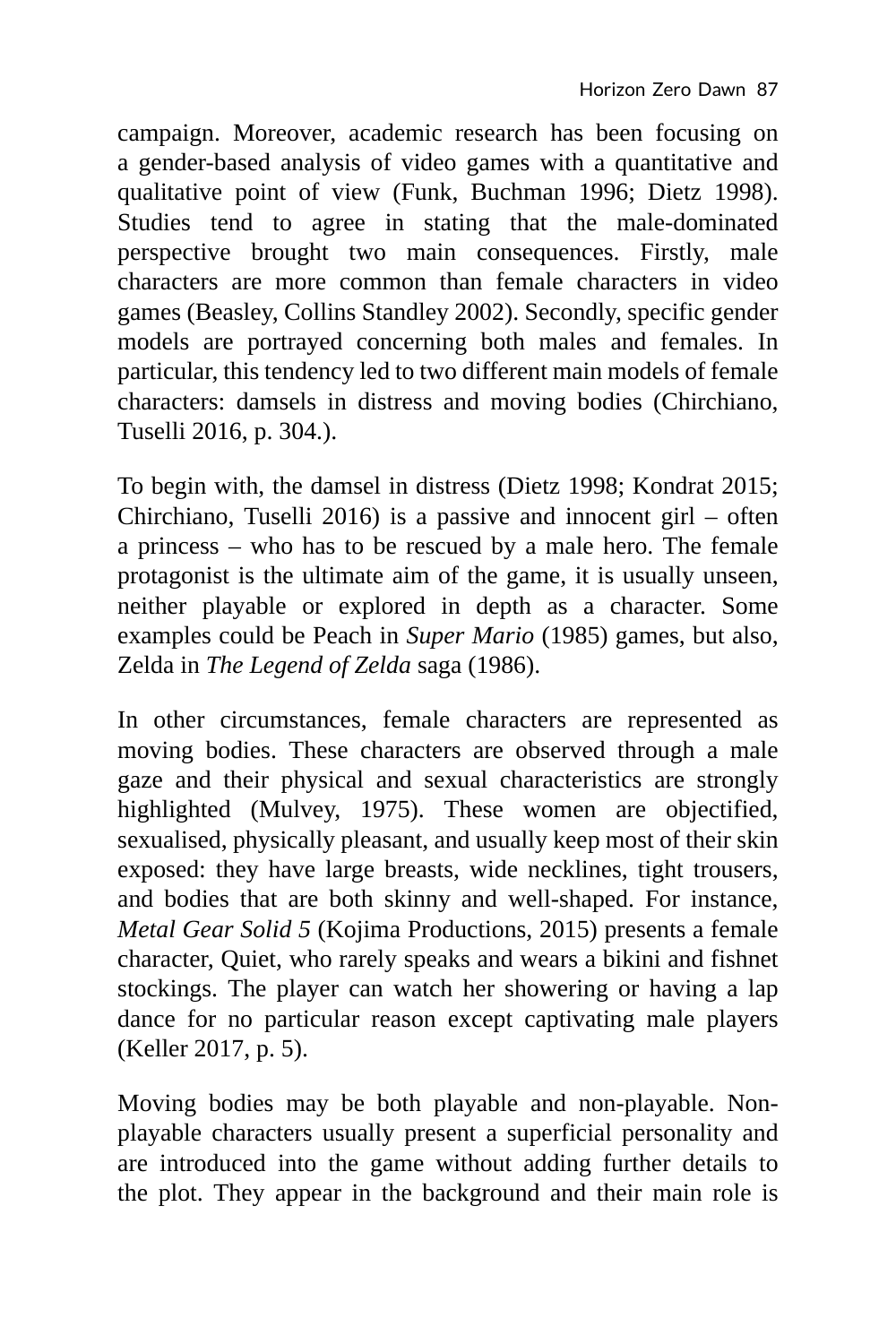to be seen and appreciated by male players. Playable characters follow Lara's pattern: they present opposite characteristics and, for this reason, are particularly complex to define. They are often the heroines of the game, and for this reason, they need to be active, brave, intelligent, strong, determined, and so on. Without these features, the characters would not be interesting enough to be played, and the adventure would not take place. Their activeness may equate them to male heroes that share the same psychological characteristics. However, female heroine's bodies seem to portray their gender and their "inferiority" through a strong objectification. Despite their active personality, these playable characters are overly-sexualised, extremely female in their physical appearance, provoking and winking. Their positive characteristics seem to be diminished by the process of sexualisation. They are strong, but they are still the object – and victims – of the male gaze (Schleiner 2001). Their femininity is underlined in order to distinguish them from male heroes and their strengths are lessened by a constant male approach that reduces them to sexual objects to be seen. In Behm-Morawitz and Mastro's opinion, the objectification and sexualisation of strong female models keeps them vulnerable and non-threatening. Their powerful and leading role is diminished by the emphasis on their bodies (Behm-Morawitz, Mastro 2009, p. 810). Some examples could be *Tomb Raider*'s (Core Design, 1996) Lara Croft or *Drakan: Order of the Flames'* (Surreal Software, 1999) Rynn. In particular, Lara Croft has often been identified as "the monstrous offspring of science: an idealized, eternally young female automaton, a malleable, well-trained techno-puppet created by and for the male gaze" (Schlider 2001, p. 222).

Thus, female playable models are highly complex and present opposing features: on the one hand, they promote counterstereotypes thanks to their strength, dynamism, courage, and so on; on the other, they also offer longstanding stereotypes, since they cannot surpass male-dominated perspectives through their appearance. Quoting Grimes: "the female protagonist must reconcile traditional ideals about beauty and body type with the decidedly untraditional gender roles and actions she engages in"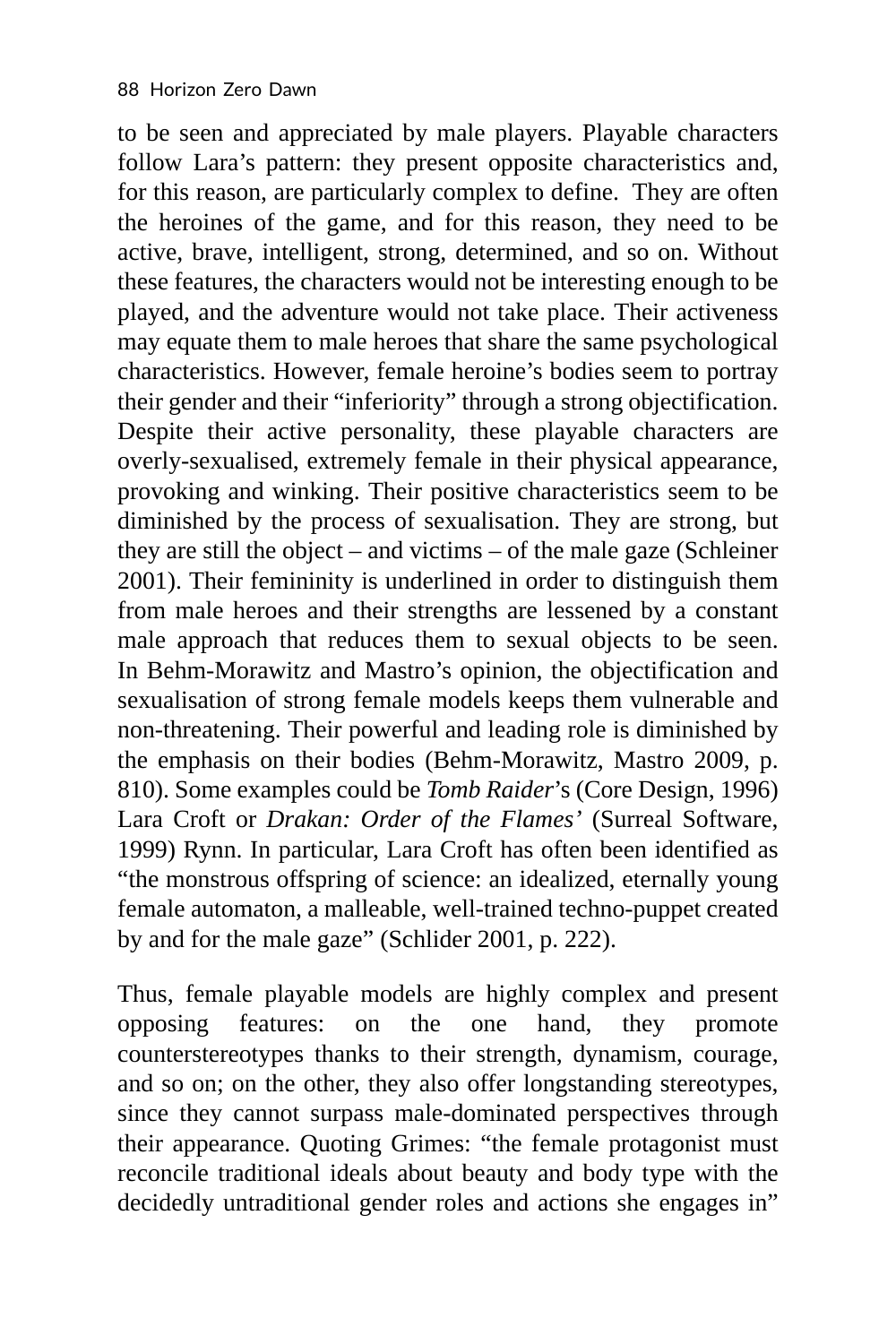(2003, p. 12). In addition, Grimes noticed a possible correlation between physical appearance and gender stereotypes. She argues that the more the female character is sexualized, the more she adheres to traditional gender norms (2003, p. 13).

Although these models are still particularly common, some of the contemporary video games are trying to reconsider gender norms. New tropes have been presented by the video game industry, such as the non-sexualised heroine or the inquisitive child heroine (Grimes 2003). These new models may be a helpful and an effective tool to educate both young people and adults to counteract social norms and gender-based stereotypes. Moreover, as argued by Kennedy: "If we are going to encourage more girls into the gaming culture then we need to encourage the production of a broader range of representations of femininity than those currently being offered" (2002, online).

#### *HORIZON ZERO DAWN* AND GENDER IDENTITIES

*Horizon Zero Dawn* (Guerrilla Games, 2017) is an open-world video game played in third-person view. It was developed by Guerrilla Games and published by Sony Interactive Entertainment for the PlayStation 4. The story is set in the 31st century, when humanity has regressed to tribal organizations after an unspecified apocalypse. The protagonist is Aloy, a young girl who was outcast by her tribe, the Nora, and adopted by Rost, another outcast. The main character explores the post-apocalyptic world, trying to figure out why she was outcast as a young baby and what happened to the Earth. Aloy explores the environment and deals with a variety of quests and side quests in order to discover the secrets of the past.

The game had a good reception and positive rankings: *Horizon* was mainly acclaimed for storytelling, gameplay, visual aesthetics and character development. The game sold millions of copies worldwide and was awarded the Gold Prize and Users Choice Prize at the 2017 PlayStation Awards, Best Story Award at DICE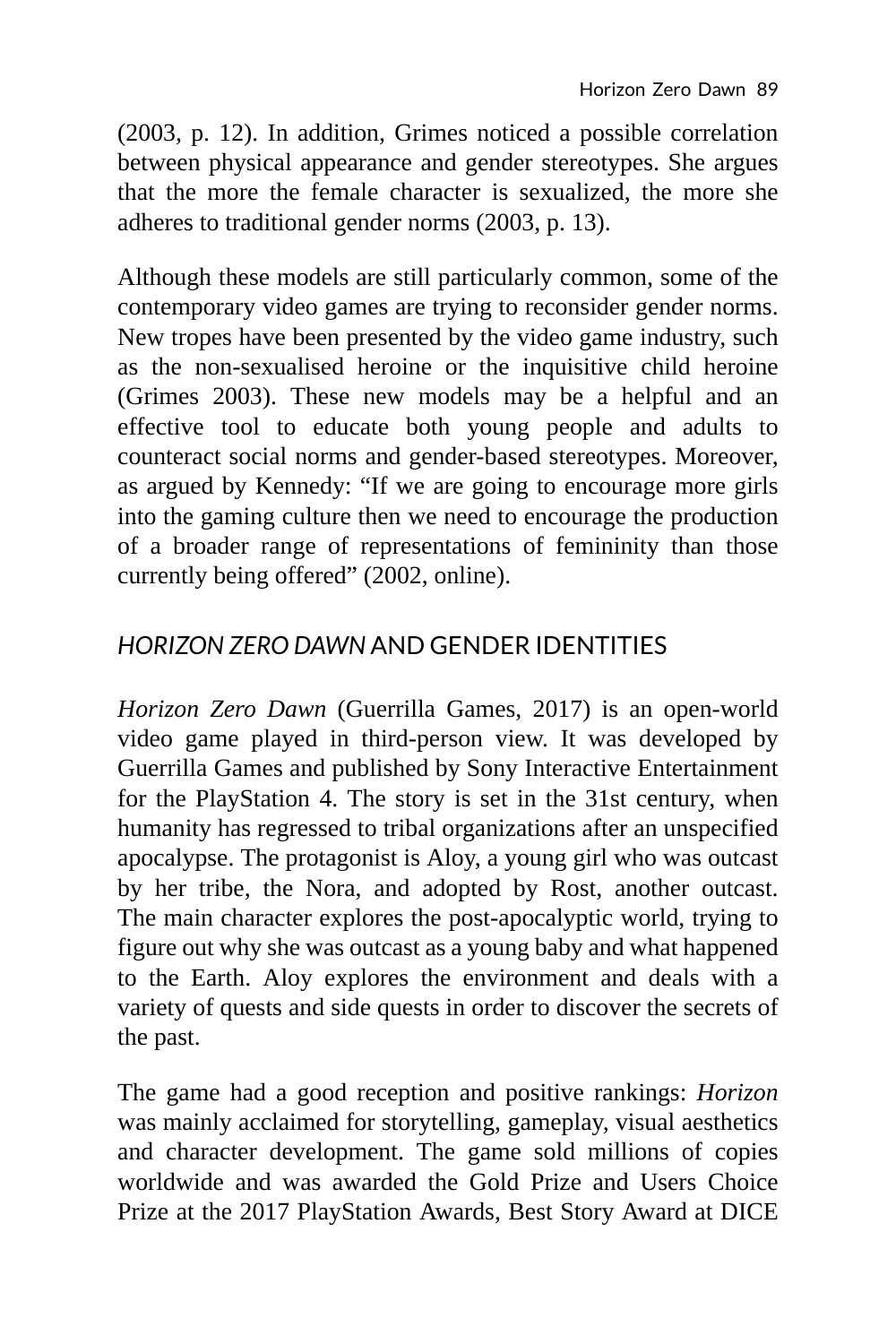2018, and Best Original Property at the BAFTA Awards in 2018, among many other honours.

In order to analyse the game, the present paper will build on Irene Biemmi's research framework (2012). The research explores gender stereotypes and counterstereotypes that typify different characters. The method is based on a research form where different aspects of the characters' construction are investigated, such as the physical aspect, personality, clothes, abilities, interests, and so on. The aim of the methodology is to explore gender patterns and (counter)stereotypes in the construction of the characters, their interactions and influence on gender socialization. The present study draws on some elements of the framework that could be applied to *Horizon*, such as clothes, adjectives, social roles, interactions concerning gender, and so on. Specifically, the study focused on characteristics that promoted a non-traditional approach to gender norms and ideals concerning both male and female characters.

#### **Reconsidering Femininity**

*Horizon Zero Dawn* is a complex and compelling video game from different points of view. First of all, it presents a wide variety of genders, ethnicities, classes and ages. Playing *Horizon*, the gamer is offered the possibility to meet several characters with different personalities and characteristics, such as old women and warriors, kings and tailors, young boys and girls.

In particular, female characters perform different actions and roles that are not necessarily linked to their gender. Women may be heroines, helpers, villains, and so on. In *Horizon*, each woman – even secondary characters with minor roles in the storyline – has specific characteristics and is explored in depth. Consequently, the player is not acquainted with a single female model, but becomes familiar with different kinds of femininity. Therefore, Aloy, the protagonist, does not symbolize all women: she is just one of the various models presented in the game and she does not have the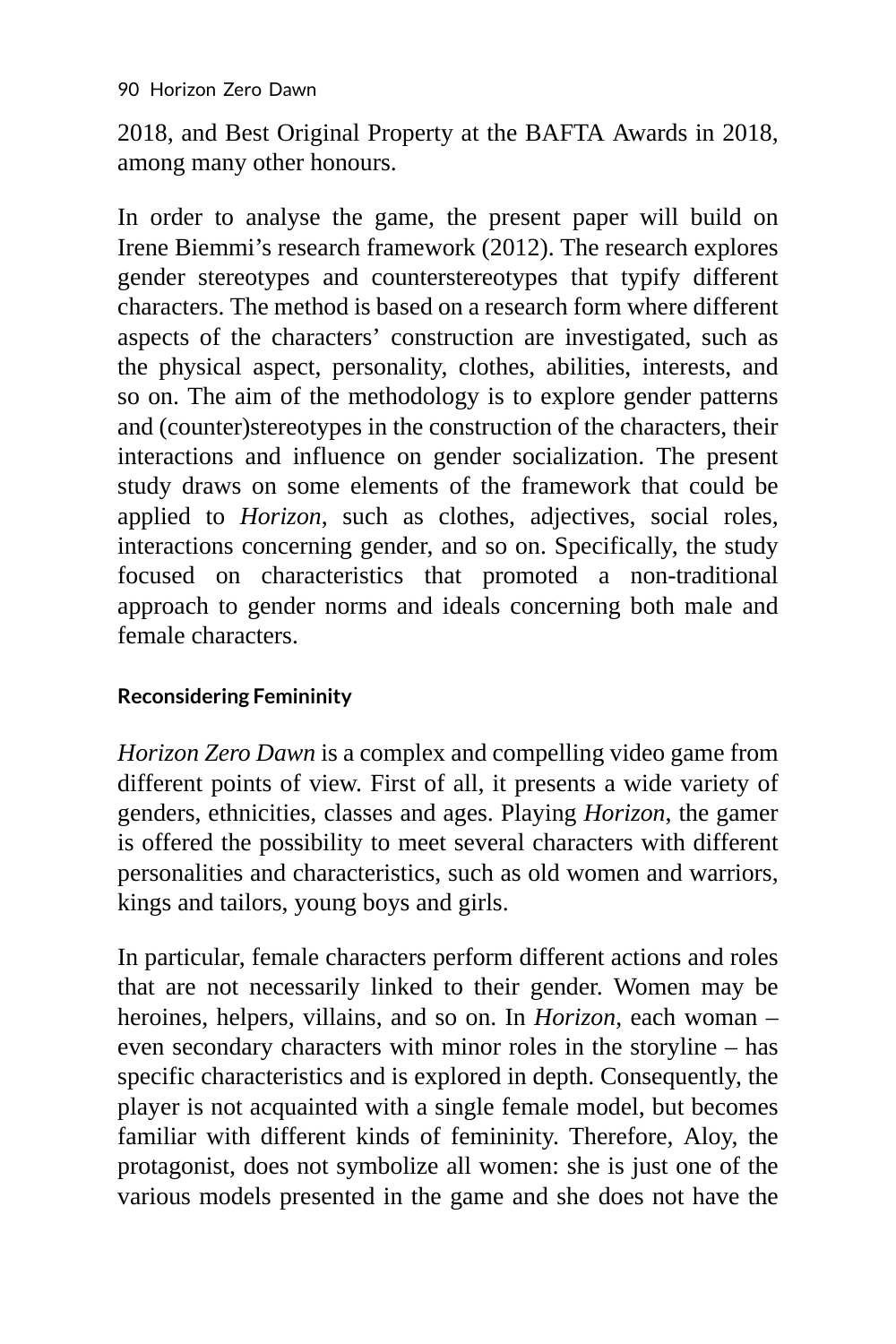responsibility to represent a wide and heterogeneous category by herself. So, the gamer may choose which character feels closer and empathize with secondary personalities too. Moreover, women act in open spaces. These elements may seem obvious for video games, but in works of art presenting female characters, women and young girls are usually portrayed indoors, as previously stated. In *Horizon*, most of the women act outdoors. Specifically, Aloy has the possibility to explore a wide open-world, an opportunity that is not common in other media that portray women.

Furthermore, the leading members of the tribes presented in the game are also a relevant element, since they provide different visions on the societies' organization. Some of the tribes are ruled by patriarchy (Oseram and Carja), others by matriarchy (Nora). This gender-based management allows the gamer to reflect on limits and potentialities of gendered power in real life as well. The final message is that both matriarchy and patriarchy present various limitations. Despite this, the presence of a matriarchal system, which is uncommon both in video games and in other works of art, leads to many opportunities. For the first time, the gameplayer is familiar with women that have important roles. In the Nora tribe, women are powerful, respectable, determined, authoritative, wise; they make significant decisions, hunt, fight, and rule their society. In addition, even religion is reconsidered from a gender-perspective: the Nora believe in a goddess called Mother. The tribe is deeply religious, but the traditional Christian system of a male god is reconsidered from a feminine point of view. In this case too, the player is led to reflect on traditional values, which are overturned.

Considering the main female character, Aloy, we can easily find some differences in the models we analyzed in previous paragraphs: damsels in distress and moving bodies. First of all, Aloy is physically pleasant, she conforms to the beauty ideals found in other Western mass media, but she is not objectified and sexualized. For example, her clothes and armor are quite realistic and rarely show her body. As argued by Beasley and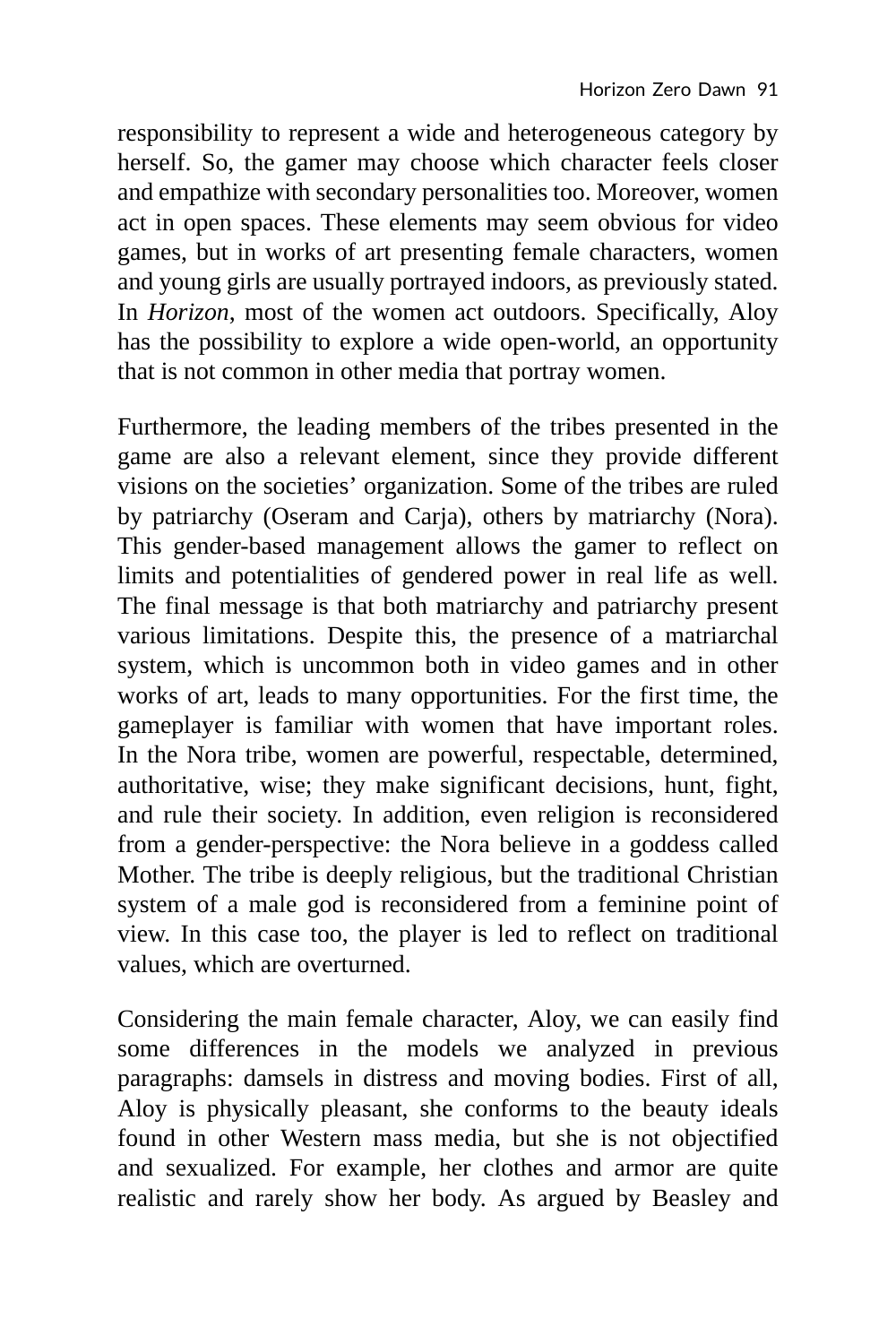Collins Standley, clothes are one of the prime indicators of sex roles in a specific society and also in video games (2002, p. 283). Aloy wears clothes that may appear comfortable and authentic in the context in which she is acting, and their main aim is not to sexualize her body. This is an uncommon trend, since female characters in video games are usually less clothed than men, and they are often shown with no sleeves, low necklines or wearing halter tops, tank tops or bathing suits (Beasley, Collins Standley 2002, p. 287). As Schleiner argued in analysing Lara Croft's character, Aloy too does not fit the 'bimbo' stereotype: Aloy and Lara, as adventurous and self-confident woman may promote more positive role models for players, and thereby advance new gender ideals (2001, p. 224). However, in contrast to Lara Croft, Aloy shows almost no sign of sexualization: the character goes beyond the model of the playable moving body. Therefore, Aloy offers a less sexualized physical ideal that may encourage other qualities in women, apart from physical appearance (Lopez, 2017).

Moreover, Aloy's character also deserves an analysis from a behavioural point of view. Observing the adjectives used by the other characters in the game to describe her, we can notice that few of them refer to her physical appearance. In some cases, the characters appreciate her beauty, but this is uncommon: the girl is usually admired for other qualities, such as strength, restlessness, courage, cleverness and being headstrong. For instance, Avad, the Sun-King, defines her as "strong, shrewd, capable". Likewise, Elisabeth Sobeck, describing the daughter she wished to have, states she would like her to be as "wilful, unstoppable, compassionate", as Aloy. When some characters are trying to offend or attack her, the adjectives they select rarely focus on her femininity. She is criticized as a person or as an outsider, not because of her gender. As a matter of fact, Aloy goes beyond gender: she is a woman, but her main characteristic is not to be female. She is simply represented as a human being with incredible skills and an extraordinary personality. Thus, Aloy clearly represents the emerging pattern of the *contemporary heroine* identified by Grimes (2003, p. 12): she adheres to Western beauty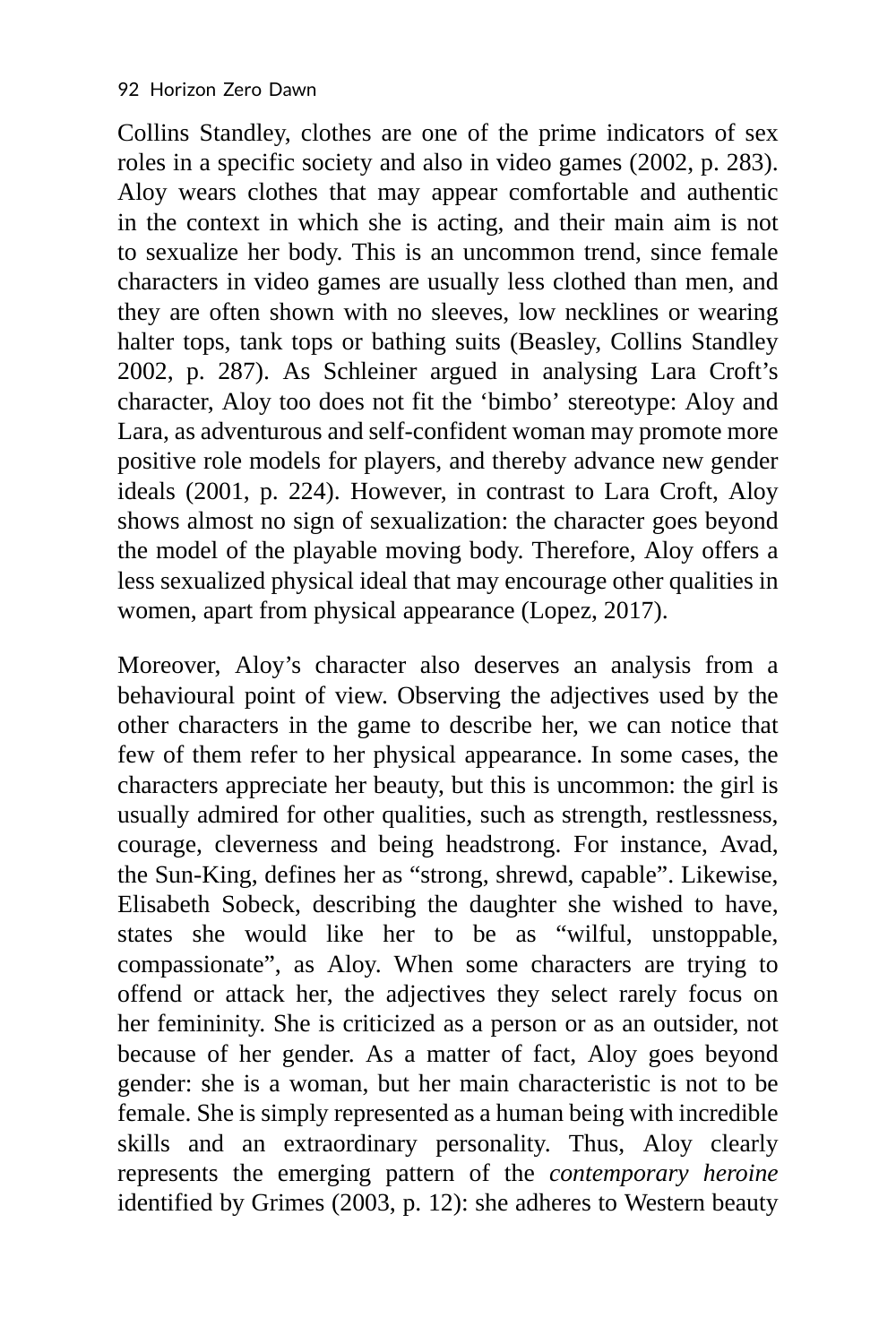ideals, and her body is slight and toned, but not necessarily sexualized; she occupies a profession that is usually considered male (she hunts and fights); she uses weapons and she engages in acts of aggression and self-defence. If Schleiner stated that Lara Croft could "present for women and girls a possible entry point into the male discursive domain of computer games" (2001, p. 224), Aloy may present an equal and non-stereotyped entry point in popular narrative video games.

Besides Aloy, secondary characters also contribute to reconsider gender roles and educate about different possible femininities, offering new models and ideals to the players in real life as well. For example, Petra Forgewoman is a secondary character and member of the Oseram tribe. She is an artisan and an inventor: she created the Oseram cannon, one of the most powerful weapons in the game. Moreover, the roles she fulfils are not typical of female characters. However, her femininity is clear: although her temper and her manners could be considered 'typical' of male characters, her physical appearance highlights her feminine traits without sexualisation. Petra mixes male and female qualities, and for this reason her character goes beyond traditional roles and stereotypes. In addition, her personality is complex despite her secondary role: she is easy-going, self-confident, direct, but in some cases she shows a bad temper, although she is mostly friendly. Furthermore, Petra seems to flirt with Aloy on some occasions: her remarks about the girl are quite clear, as are her innuendos. Thus, *Horizon* offers not simply different female models, but also different sexual orientations in the most natural way possible. Moreover, although Petra could be considered more masculine than Aloy, her gender and sexual identity do not provide a caricature of the queer character.

Similarly, Sona is another secondary female character that reconsiders gender identity and the feminine ideal. First of all, she is the war chief of the Nora tribe and commands all the braves, giving them a precise military strategy. So, she fulfills two traditionally male roles, the leader and the warrior. She is a strong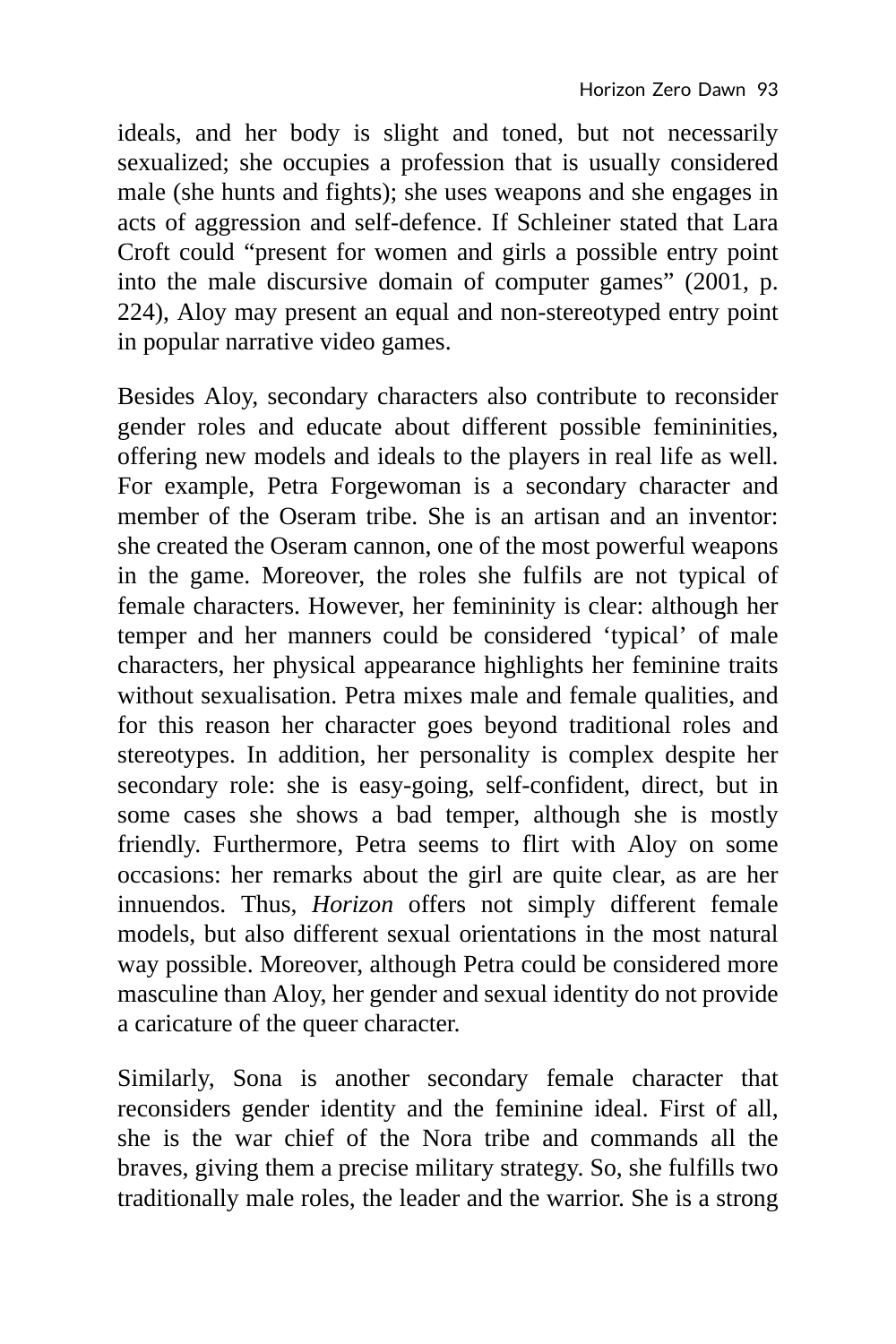woman, revengeful, determined, responsible, and serious; she is respected by her group and by her son. She is a mother that wishes to avenge her daughter, whose life was taken during a battle, but her maternal role is not canonical. Sona is not grieving passively and silently; on the contrary, she actively seeks revenge. Therefore, her character offers a new, elaborate maternal model to the players.

Finally, Elisabet Sobeck is another unusual character that counteracts female stereotypes. Elisabet is a woman from the past, the XXI Century, and is the genetic 'mother' of Aloy. She is a scientist and an engineer, two professions that nowadays are generally considered male. Many academical studies show that women are influenced by an educational segregation and, therefore, are not usually keen on science and engineering since they perceive it as a male-dominated field, far from their female perspectives (Biemmi, Leonelli 2016). Elisabet Sobeck has a brilliant career in the scientific and robotic field, and for this reason she could be a captivating model to overpass educational segregation. The character clearly shows that women can also be interested in science and, most of all, can be extremely good at it. Thus, Elisabet reconsiders gender norms by excelling in a profession that is not traditionally related to women. Moreover, the team where Elisabet works is not oriented to a specific gender: women and men work together in order to save the Earth. In contrast with the traditional representation of women and science, Elisabet is the leader of the project she is working on. Elisabet is extremely talented, generous, intelligent and resolute, and for these reasons provides a positive model for young players. One of her most fascinating inventions is GAIA, an artificial intelligence capable of empathy whose aim is to safeguard life on Earth thanks to her terraforming techniques. GAIA is a peculiar character as well: although she has no specific gender, her image and voice are feminine, and her aspect is that of a middle-aged black woman. Gaia personifies the homonymous Greek deity that is usually considered the mother of life and of all mythological deities. Thus, the artificial intelligence represents a sort of Mother Nature, but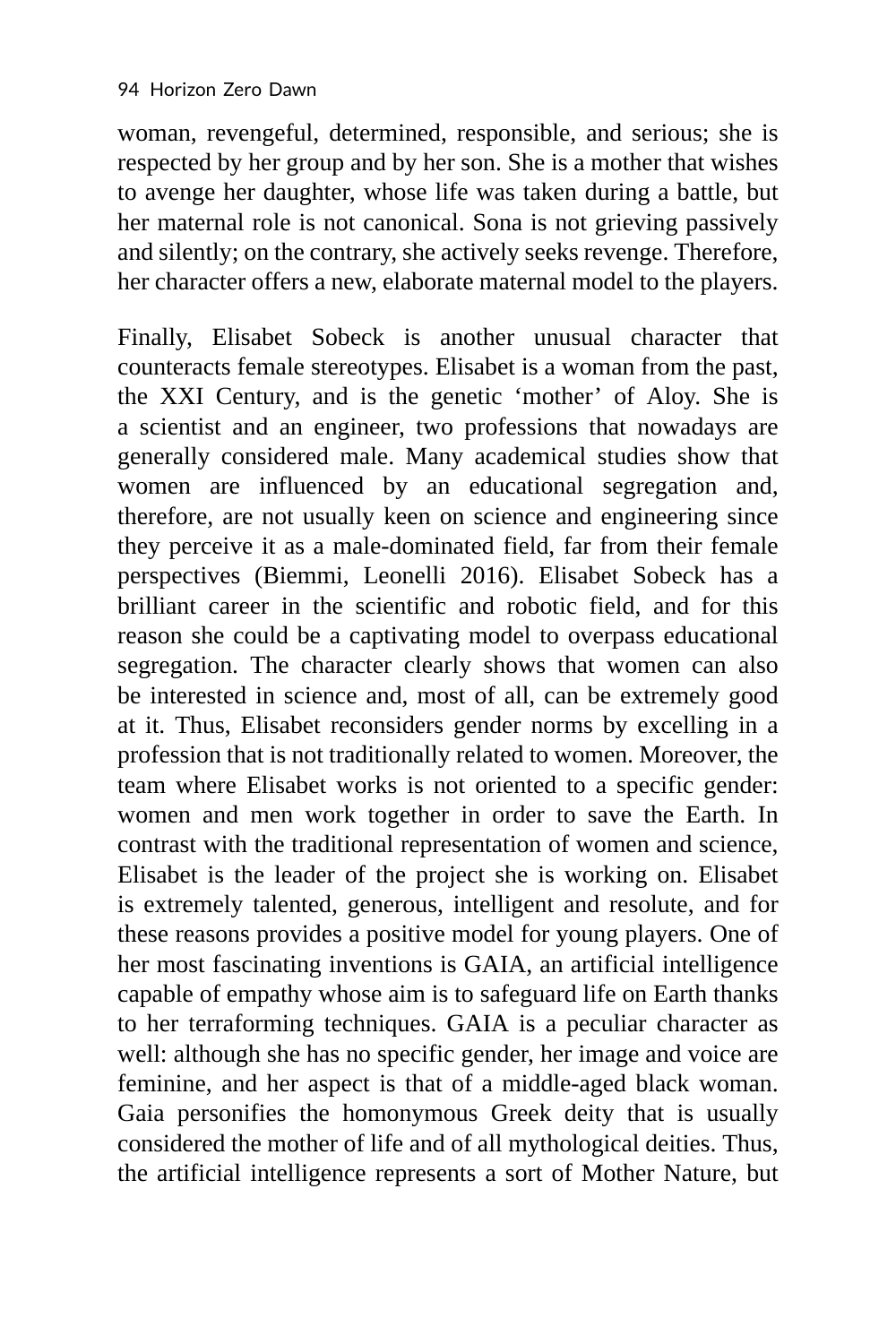this icon standards are strongly reconsidered through her characterization.

To conclude, socialization between women is another key aspect in our analysis of gender roles within *Horizon Zero Dawn*. Some studies focusing on intra-gender conversations in films have shown that differences between women-to-women talk and mento-men talk are significantly higher than inequalities in character presence (Rughinis 2016, p. 11). In order to apply this aspect to video games, many researchers used the Bechdel-Wallace test with video games (Rughiniș 2016). The test first appeared in Alison Bechdel's comic strip, *Dykes to Watch Out For* (1985). The Bechdel-Wallace test focuses on three main points in order to determine if a film is viewable or not: firstly, the film should have at least two women; secondly, they need to talk to each other; thirdly, they have to talk about something other than men. *Horizon Zero Dawn* would perfectly pass the test: there are several women, they often talk to each other, and they scarcely discuss malerelated subjects. Additionally, some critics felt the need to revise the test in order to make it suitable for video games. For example, Nixon (2013) created a different version where playability and influence on the plot are considered (Rughiniș 2016). This adaptation of the test would be passed by *Horizon* as well: most of the female characters have names, and influence the story plot; the playable main character is a woman; women often interact and they rarely talk about men.

#### **Reconsidering Masculinity**

*Horizon Zero Dawn* is also a peculiar video game regarding elements of masculinity. Not only female models are counteracted, but also male gender roles are reconsidered. Video games often present "a masculinity that appears rooted in the traditional iconography of action, guns, and violence" (Kirkland 2009, p. 165). However, few academic studies focus on masculine ideals in video games, while most of the attention was and is focused on female aspects. Diane Carr highlighted this paradox, arguing that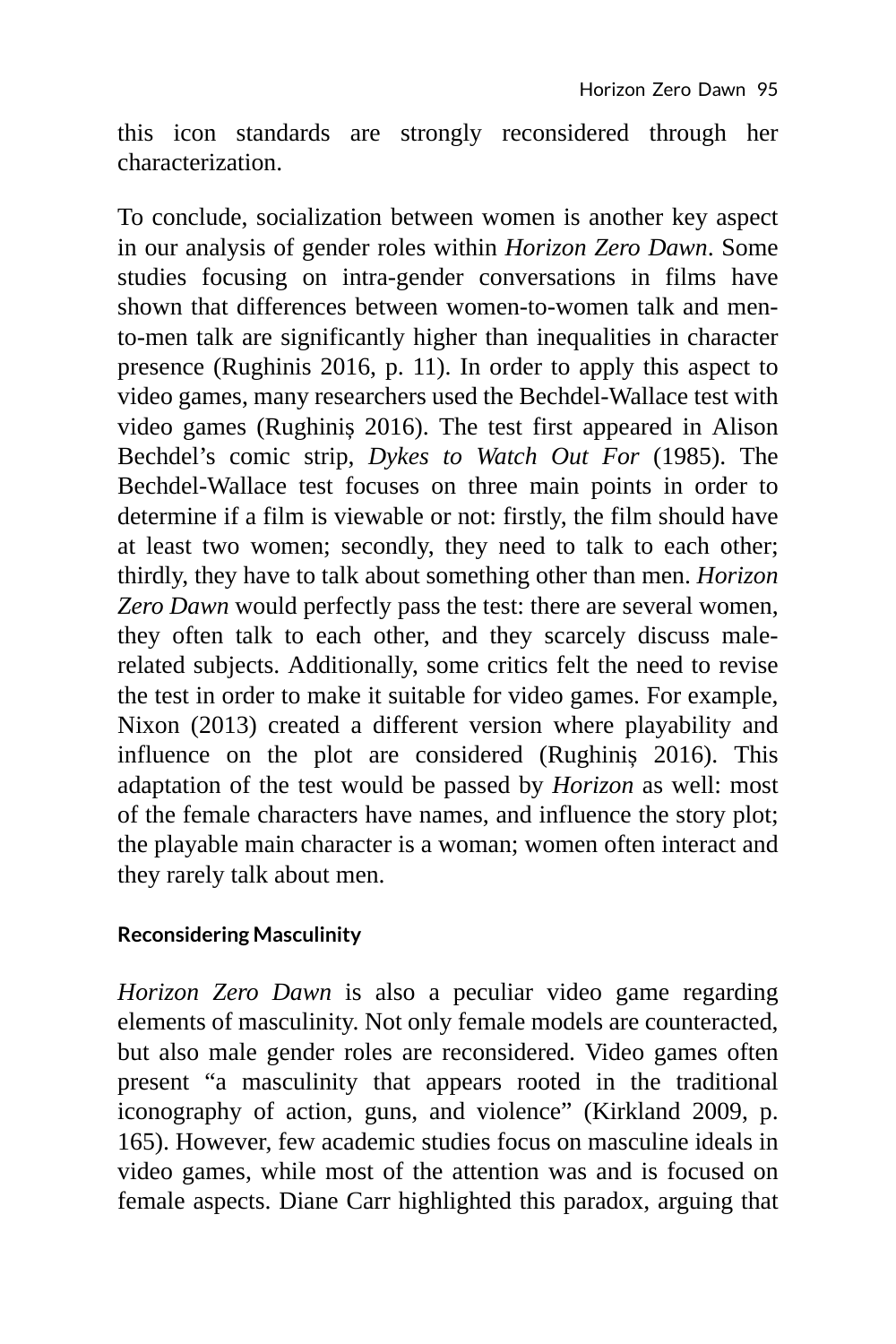"While the majority of players are reputed to be male, most of the critical attention directed at questions of gaming and gender has focused on girls and women" (2006, p. 5). Thus, further studies should carefully consider both a female and a male perspective in order to promote gender equality and deconstruct both femininity and masculinity.

In *Horizon*, some male characters differ from traditional gender norms linked to masculinity. For example, not all men are necessarily strong, brave, powerful, dominant, virile, aggressive, self-confident, and so on (Alloway, Gilbert, 1998). So, male stereotyping is partially reconsidered as well. One of the clearest examples of male counter-stereotypes is Rost, the main male character who adopted Aloy when she was a baby and looked after her. Despite his traditional physical appearance – Rost is a chunky, strong man who wears animal skins and has a long, wild beard – his personality is not particularly virile. He is kind, patient and wise, and respects Nora rules (his daughter Aloy is much more of a rebel than he is) and loves his family. He is mainly defined by his paternal role: he is labeled as Aloy's father and he is extremely affectionate and caring. Despite his stereotypical aspect, Rost does not represent the traditional absent, affectless or detached father that often characterizes fiction. For example, some of the first episodes of the game show him nurturing baby Aloy with tenderness. When the girl grows up, he teaches her how to hunt and survive in a wild world, but also has values such as respect, love and altruism. In addition, the relationship between daughters and fathers is not so common in video games and art in general: father-son and mother-daughter relationships are far more represented. Rost's and Aloy's relationship is shown to be a positive exception to reconsider male stereotypes and the paternal role.

Another character that reconsiders male ideals is Teb. The boy is particularly weak, and for this reason he works as a tailor instead of fighting for his tribe, the Nora. Teb looks fragile and shy, but demonstrates bravery and honesty when his group needs him. His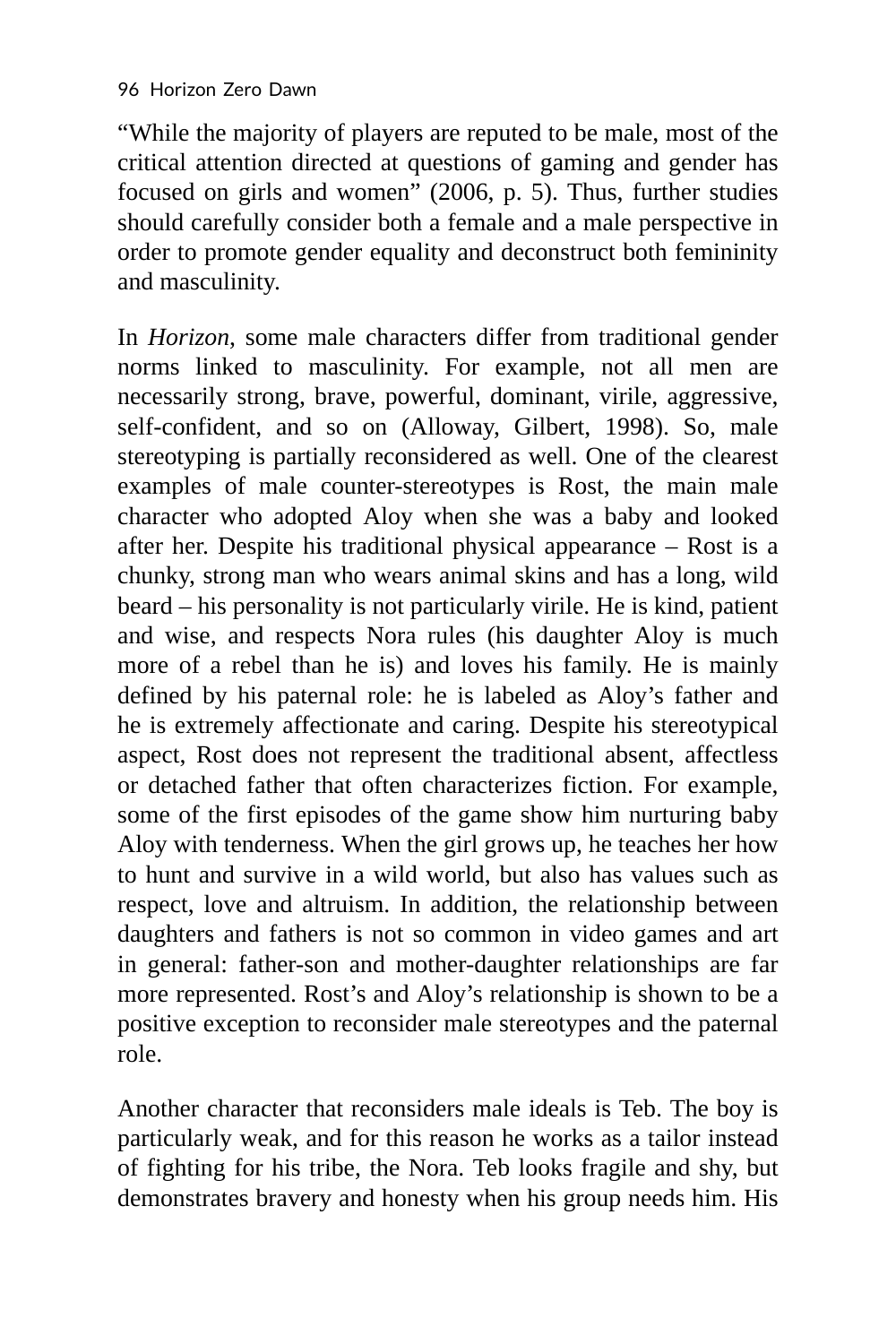life choices redefine gender stereotypes: while Aloy, a girl, starts a journey as a brave, fighting in order to survive and save her tribe, Teb does not abandon his land, where he feels safe, and creates armor, clothes and ornaments. Right at the beginning of the game, Aloy saves Teb when he is attacked by a group of Machines. In this case too, gender stereotypes are counteracted: a girl is saving an older boy who cannot defend himself.

#### **Beyond Video Games: Gender Socialization and Education**

From the analysis of masculinity and femininity in *Horizon Zero Dawn*, the narrative of the video game offers a balanced representation of both femininity and masculinity: several characters are anti-stereotyped and most of them accept nonstereotypical norms, considering them as a natural part of their society. Characters that do not present standard gender norms are not criticized and are usually integrated into their society. When they are not integrated, it is usually due to reasons that are not gender-based. Therefore, *Horizon* not only counteracts gender stereotypes, it also renegotiates the notion of gender. The video game goes beyond male and female ideals and represents gender as a social construction that should be reconsidered. In doing so, *Horizon* does not just portray 'uncommon' and diverse characters in order to be politically fair, but it also involves intersectional multifaceted characters that demonstrate the complexity of identity in a mixed and tolerant setting.

Thus, what influence may (non)stereotypical video games have on players? Behm-Morawitz and Mastro's study (2009) demonstrated that video games have significant effects on beliefs about skills and abilities linked to gender. For instance, playing games where women are sexualized or objectified negatively affects women's feelings of self-efficacy and their judgement of female physical capabilities. Also, playing sexualized characters engenders less favourable attitudes about female cognitive capabilities, both for males and females. On the one hand, Behm-Morawitz and Mastro explored the immediate effect of video games on gender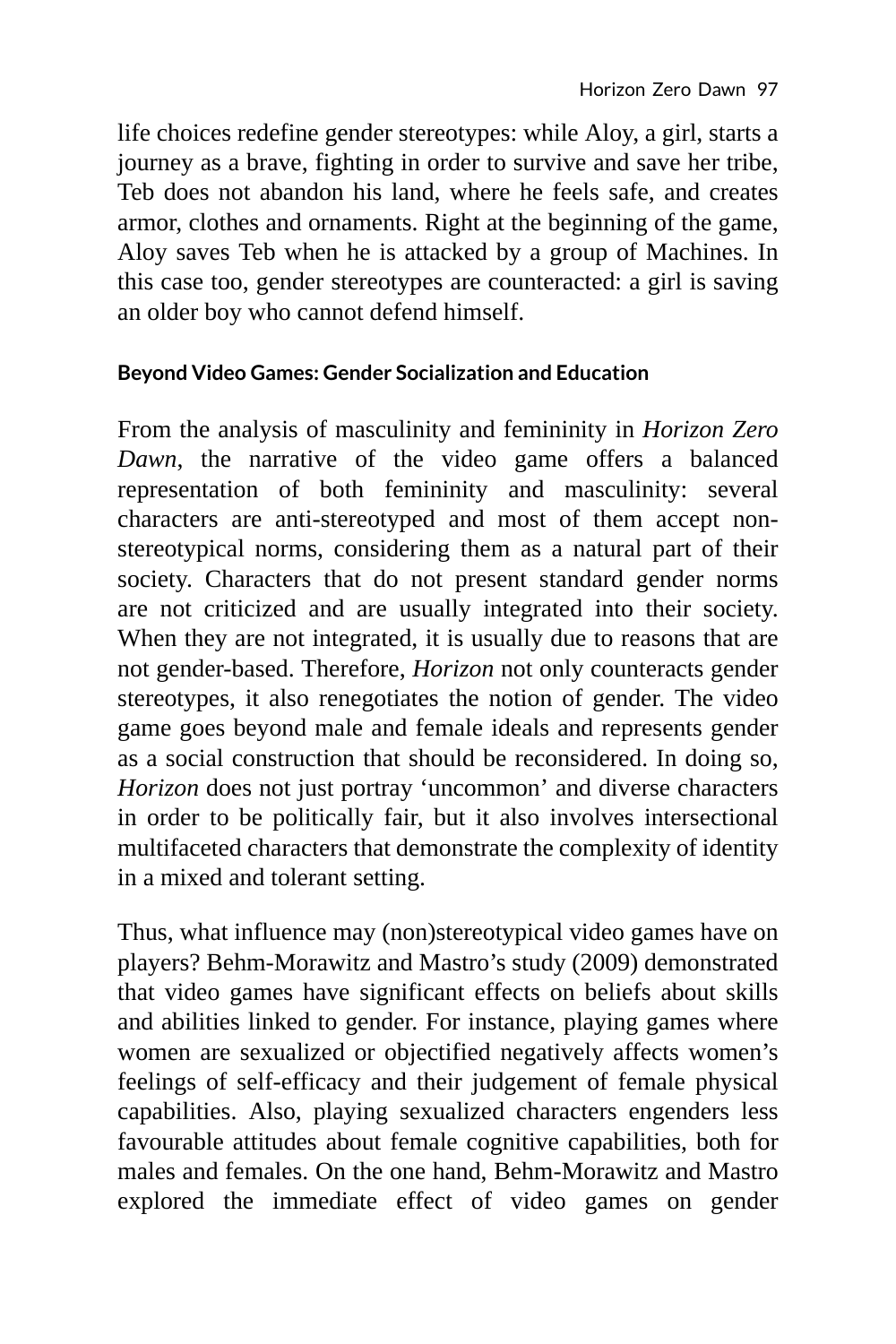perceptions; on the other, cultivation theory (Williams, 2006) proposes that long-term media consumption can affect consumers' view of the world. Consequently, video games have an indirect influence on the perception of what is male and what is female:

…a video game landscape where women are represented infrequently and as passive, sexualized beings can precipitate a similar *Weltanschauung* among video game players who consume the message through long and frequent bouts of game play. (Ivory 2006, p. 105)

Fortunately, video games are slowly changing and are now promoting new gender standards that reconsider roles and stereotypes. If stereotyped video games negatively affect the players, we could hypothesize that video games that counteract gender norms may have a positive effect on both male and female gamers.

Firstly, the presence of complex and non-sexualized female characters may allow women to be part of the video game world. Women would feel represented through non-objectified characters and will appreciate video games more and more. For those women that are already fascinated by video games, non-stereotyped characters will make them feel represented equally and not just as objects of the male gaze. 'Real' characters – with normal bodies, complex personalities and a deep background story – increase identification, empathy and gratification (Kennedy, 2002). In *Horizon Zero Dawn*, female players are given the chance to identify with many different female characters. The process of identification is encouraged by a wide spectrum of personalities to empathize with. Moreover, female players internalize multifaceted models that reconsider gender ideals in real life too, considering intersectional issues as well.

Secondly, the representation of well-rounded female characters may have positive effects on male players as well. First of all, male gamers performing a female character can explore a new point of view and have a new experience in someone else's shoes.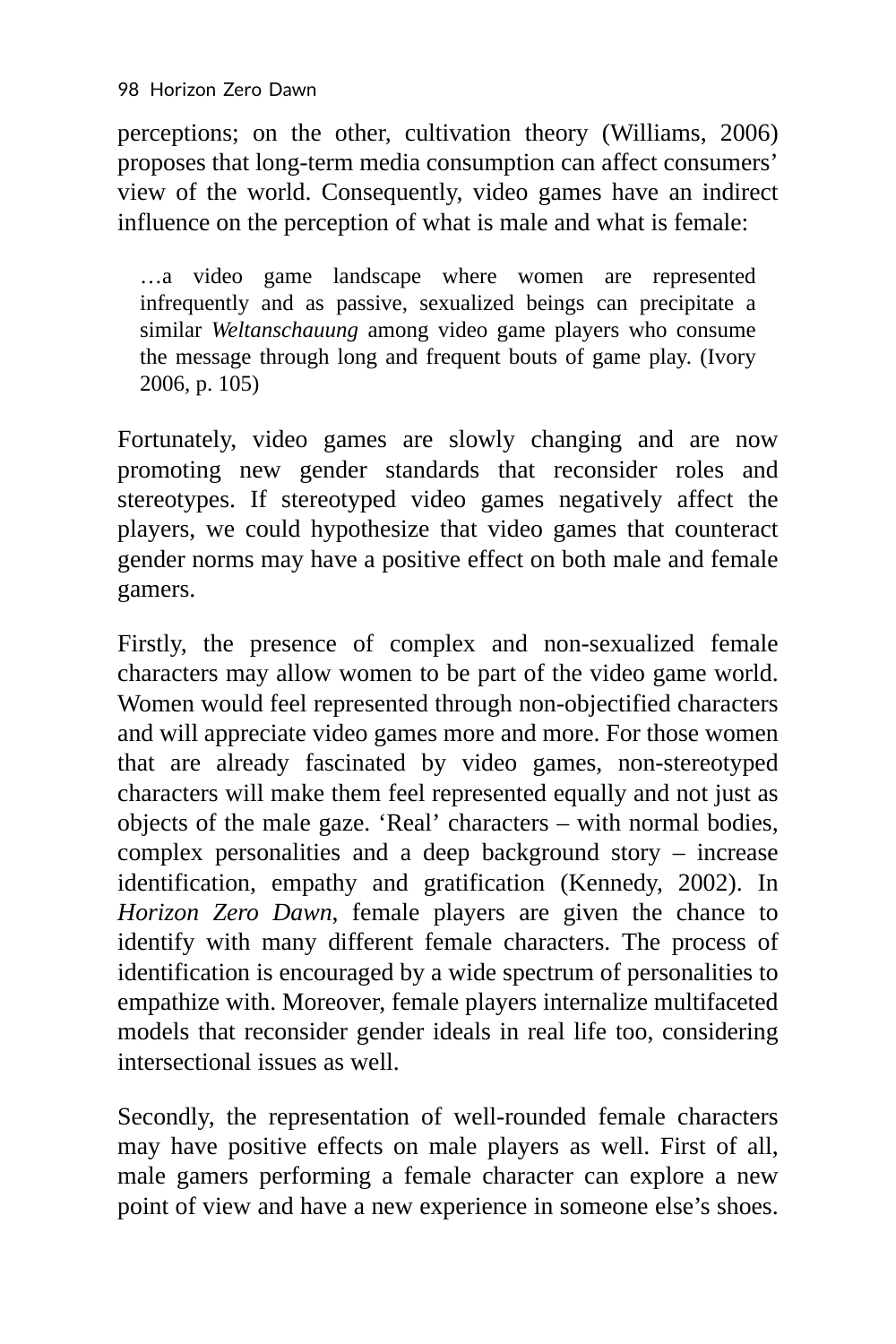Moreover, they can empathize with real female characters: not simply beautiful bodies to be seen, but girls or women with feelings and complex backgrounds. Consequently, the perception of feminine figures in video games and the real world may be positively influenced. Playing as Aloy enables engagement with an active female fantasy figure, providing opportunities for exploration of alternative versions of themselves or identification.

Both for male and female players, the reconsideration of gender standards may affect their perception of gender roles in real life as well. As stated in the first section of this paper, video games are an important part of indirect gender education: they promote specific gender standards and often reinforce traditional gender ideals. Video games with non-stereotypical characters help in counteracting gender norms. Moreover, the presence of different characters that reconsider masculinity and femininity may lead to many causes for reflection on gender identity and social norms. Video games promoting different identities are potential tools to endorse gender equality.

## **CONCLUSIONS**

This paper considered video games and their potential in counteracting gender norms. The introduction offered an overview of studies on gender education, its main tools and contexts of research. Even though video games are rarely considered by teachers and educators, some of them could be stimulating texts in promoting gender equality. Video games could be one of the most influencing and recent media to promote gender standards to children, young adults and adults. Despite this, research on the portrayal of gender identity in video games, and their influence on gender education, is still in its early stage. For this reason, some of the pedagogical potential of video games has been explored in this contribution, focusing mainly on gender socialization.

Thus, the study addresses the urgent necessity of counteracting gender stereotypes through popular media. The article offers a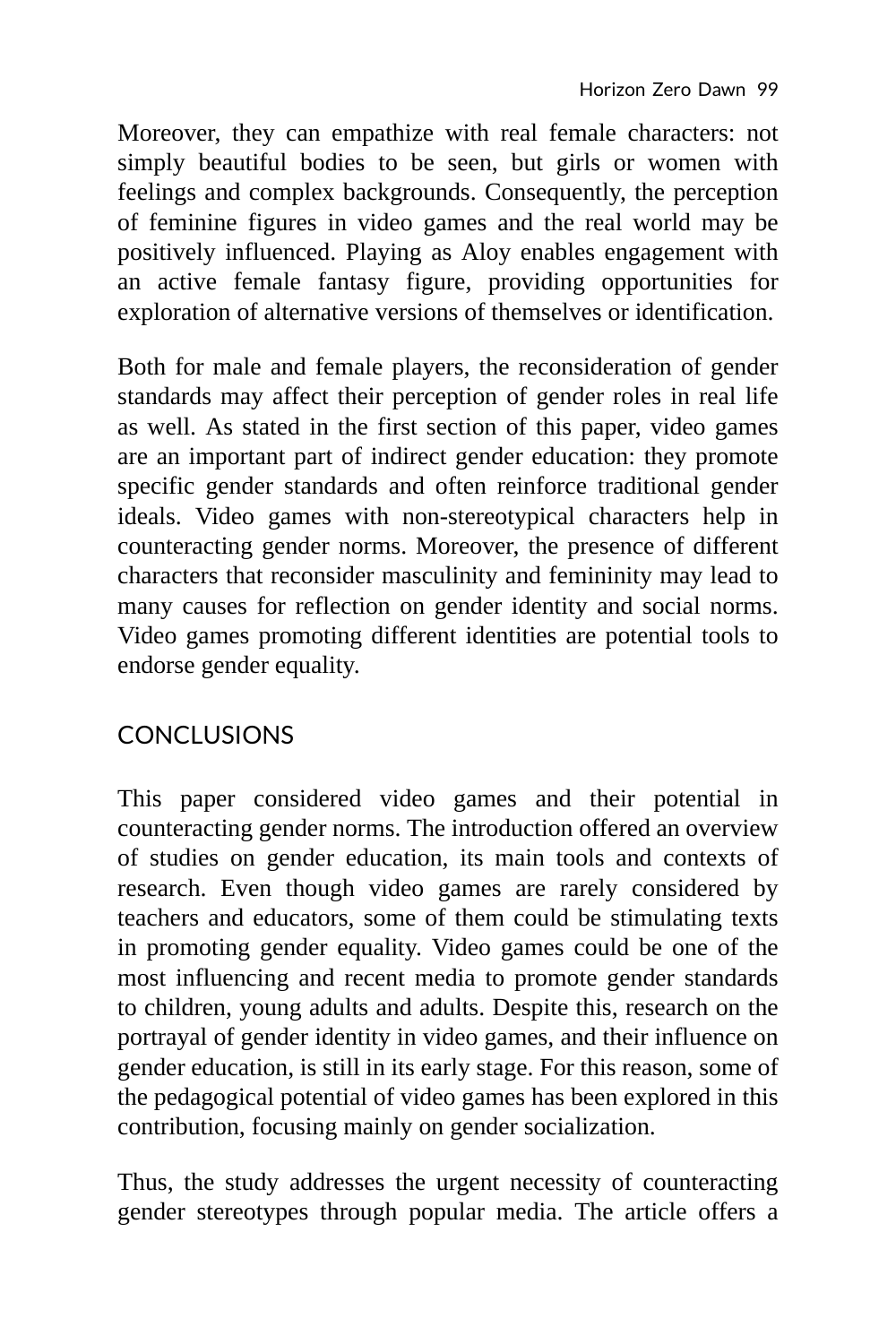contribution which might help future studies on the subject in examining gender (counter)stereotypes in narrative video games, and to consider their impact from a pedagogical point of view. This paper focuses on a specific kind of video game – the narrative video game – and explored it through its dialogues and character interactions. For example, much of the attention was reserved for the analysis of the characters, and followed a gender-sensitive and pedagogical perspective. The main videoludic female models were analyzed and two main archetypes were found: the damsel in distress and the moving body. However, I argued that a new model is becoming more and more common: the non-sexualized heroine. The present paper focused on a specific case-study, *Horizon Zero Dawn*, and aimed to analyze the evolution of female and male stereotypes within the game, and to consider their educational benefits. The main characters of the video game have been explored through a gender-sensitive approach, considering both their femininity and masculinity traits. The study examines the characteristics and qualities that were reconsidered in a game with non-traditional gender norms. Therefore, this paper offers an interrogation of the game construction of femininity and masculinity.

Finally, I have been investigating the influence of video games on gender socialization, highlighting the benefits of non-stereotyped video games both on male and female players. Far from being simply a recreational medium, video games' influence on the perception of identity is informal but strong and constant. For this reason, video games should carefully embrace different realities, genders, ethnicities, sexual orientations, disabilities and ages, and include complex identities that need to be represented to become an active part of our society.

#### BIBLIOGRAPHY

Alloway, N. and P. Gilbert. "Video Game Culture: Playing with Masculinity, Violence, and Pleasure" In Howard, S. *Wired-Up:*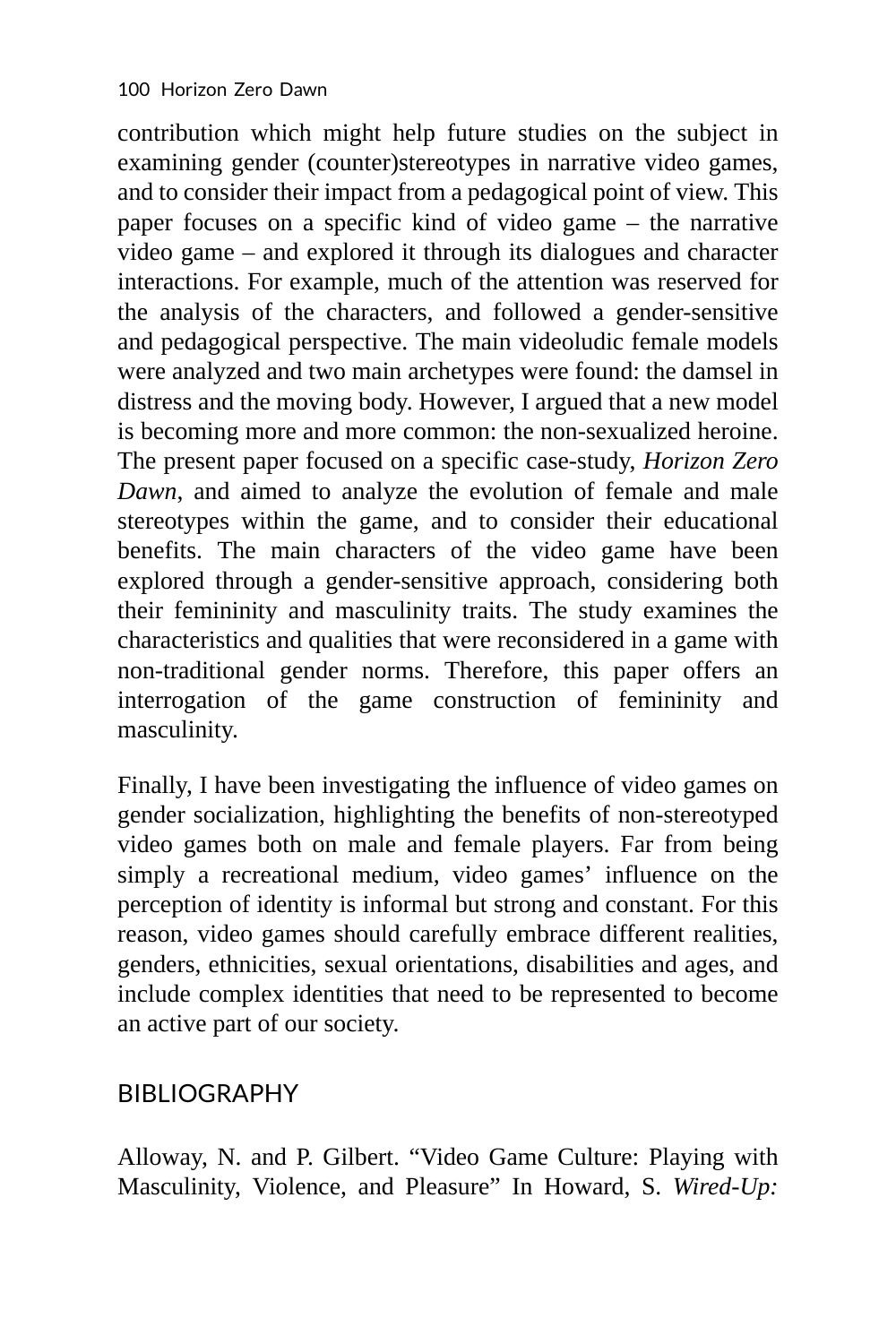*Young People and the Electronic Media*. UCL Press, London, 1998.

Antoniazzi, A. *Labirinti elettronici. Letteratura per l'infanzia e videogame*, Apogeo, Milan, 2007.

Beasley, B., and T. Collins Standley. "Shirts vs. Skins: Clothing as an Indicator of Gender Role Stereotyping in Video Games" In *Mass Communication and Society* 5, no. 3, 2002: 279 – 293.

Behm-Morawitz, S. and D. Mastro. "The Effects of the Sexualization of Female Video Game Characters on Gender Stereotyping and Female Self-Concept" In *Sex Roles* 61, 2009: 808–823.

Berger, A. A. *Video Games: A Popular Culture Phenomenon*. Transaction Publishers, New Brunswick, NJ, 2002.

Biemmi, I. *Educazione sessista*. Rosenberg and Sellier, Torino, 2012.

Biemmi, I. and S. Leonelli. *Gabbie di genere, Retaggi sessisti e scelte formative*, Rosenberg & Sellier, Turin, 2016.

Bishop, R.S. "Mirrors, windows, and sliding glass doors" In *Perspectives* 6, no. 3, 1990: ix–xi.

Brambilla, L. *Divenir donne. L'educazione sociale di genere*. ETS, Pisa, 2016.

Burgio, G. "Genere ed educazione" In *Education Sciences & Society* 6, no. 2, 2015: 183-190.

Carr, D. "Games and Gender" In Carr, D., Buckingham, D., G. Schott, *Computer Games: Text, Narrative, and Play*. Polity, Cambridge, 2006.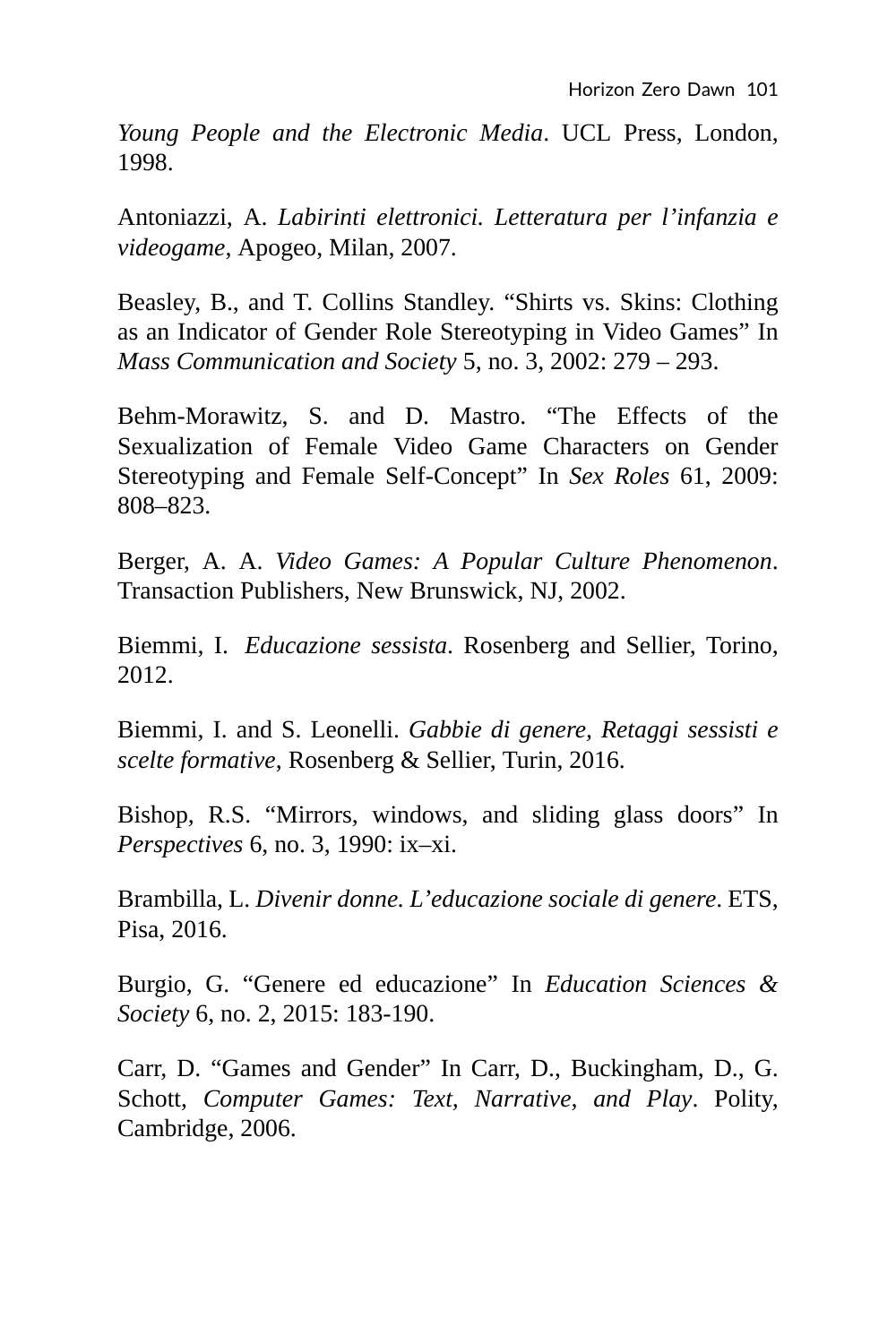102 Horizon Zero Dawn

Cassel, J. and H. Jenkins (edited by). *From Barbie to Mortal Kombat: gender and computer games*. The MIT Press, MA, 1998.

Chess, S. and A. Shaw. "A conspiracy of fishes, or, how we learned to stop worrying about# gamergate and embrace hegemonic masculinity" In *Journal of Broadcasting & Electronic Media* 59 no. 1, 2015, 208-220.

Consalvo, M. and N. Dutton. "Game analysis: Developing a methodological toolkit for the qualitative study of games" In *The International Journal of Computer Game Research* 6, no. 1, 2006.

Crespi, I. *Processi di socializzazione e identità di genere. Teorie e modelli a confronto,* FrancoAngeli, Milan, 2008.

Decataldo, A. and E. Ruspini. *La ricerca di genere*, Carocci, Rome, 2014.

De Santis, L. *Videogaymes. Omosessualità nei videogiochi tra rappresentazione e simulazione (1975-2009),* Unicopli, Milan, 2013.

Dietz, T. "An Examination of Violence and Gender Role Portrayals in Video Games: Implications for Gender Socialization and Aggressive Behavior" In *Sex Roles: A Journal of Research* 38, 1998: 425-442.

Williams, D. "Virtual cultivation: Online worlds, offline perceptions" In Journal of Communication 56, 2006:69-87.

Dovey, J. and H. W. Kennedy, *Game cultures: computer games as new media*, Open University Press, 2006.

Felini, D. *Video game education. Studi e percorsi di formazione.* Unicopli, Milano, 2012.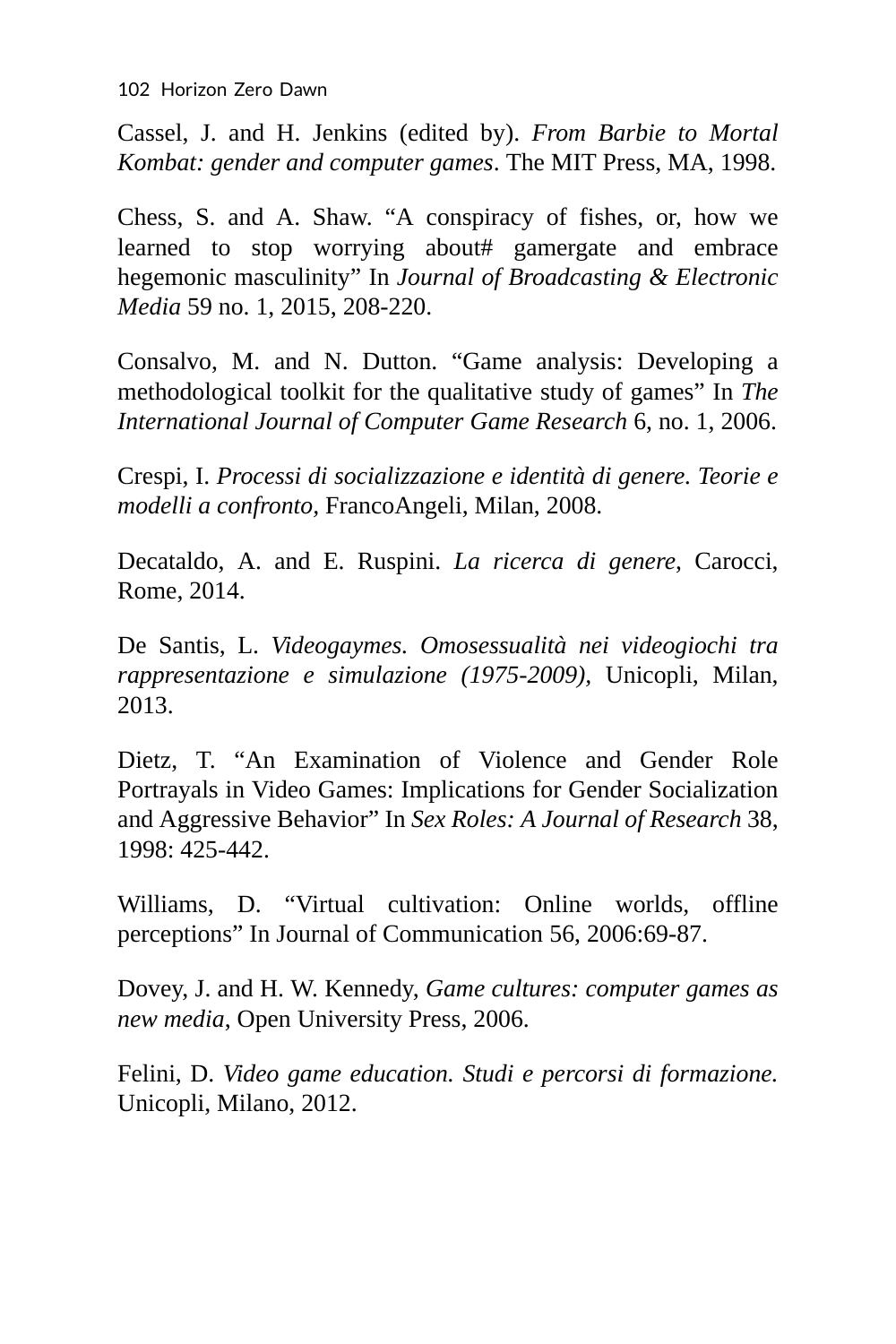Funk, D. D. and J. B. Buchman, "Children's Perceptions of Gender Differences in Social Approval for Playing Electronic Games" In *Sex Roles* 35, no. 3-4, 1996: 219-231.

Genette, G. Soglie. I dintorni del testo, Einaudi, Turin, 1989.

Grimes, S. M. "'You Shoot Like A Girl!': The Female Protagonist in Action-Adventure Video Games" In *DiGRA '03 – Proceedings of the 2003 DiGRA International Conference: Level Up*, 2003.

Grossi, G., and E. Ruspini (ed.), *Ofelia e Parsifal. Modelli e differenze di genere nel mondo dei media*, Raffaello Cortina editore, Milan, 2007.

Guerra L. (edited by) *Educazione e tecnologie. I nuovi strumenti della mediazione didattica*. Ed. Junior, Azzano San Paolo (BG), 2002.

Guerrilla Games. *Horizon Zero Dawn*. [PlayStation4]. Sony Interactive Entertainment, 2017.

Ivory, J. D. "Still a Man's Game: Gender Representation in Online Reviews of Video Games" In *Mass Communication & Society* 9, no. 1, 2006: 103–114.

Jenkins, H. "Games, the New Lively Art," in Hartley J. (ed.), *Creative industries*. Blackwell Publishing, London, 2005, 312-327.

Kennedy, H. W. "Lara Croft: Feminist Icon or Cyberbimbo? On the Limits of Textual Analysis" In *The international journal of computer game research,* vol. 2, no. 2, 2002.

Kirkland, E. "*Masculinity in videogames: the gendered gameplay of Silent Hill"* In *Camera Obscura* 24, no. 2, 2009:161-183.

Kondrat, X. "Gender and video games: How is female gender generally represented in various genres of video games?" In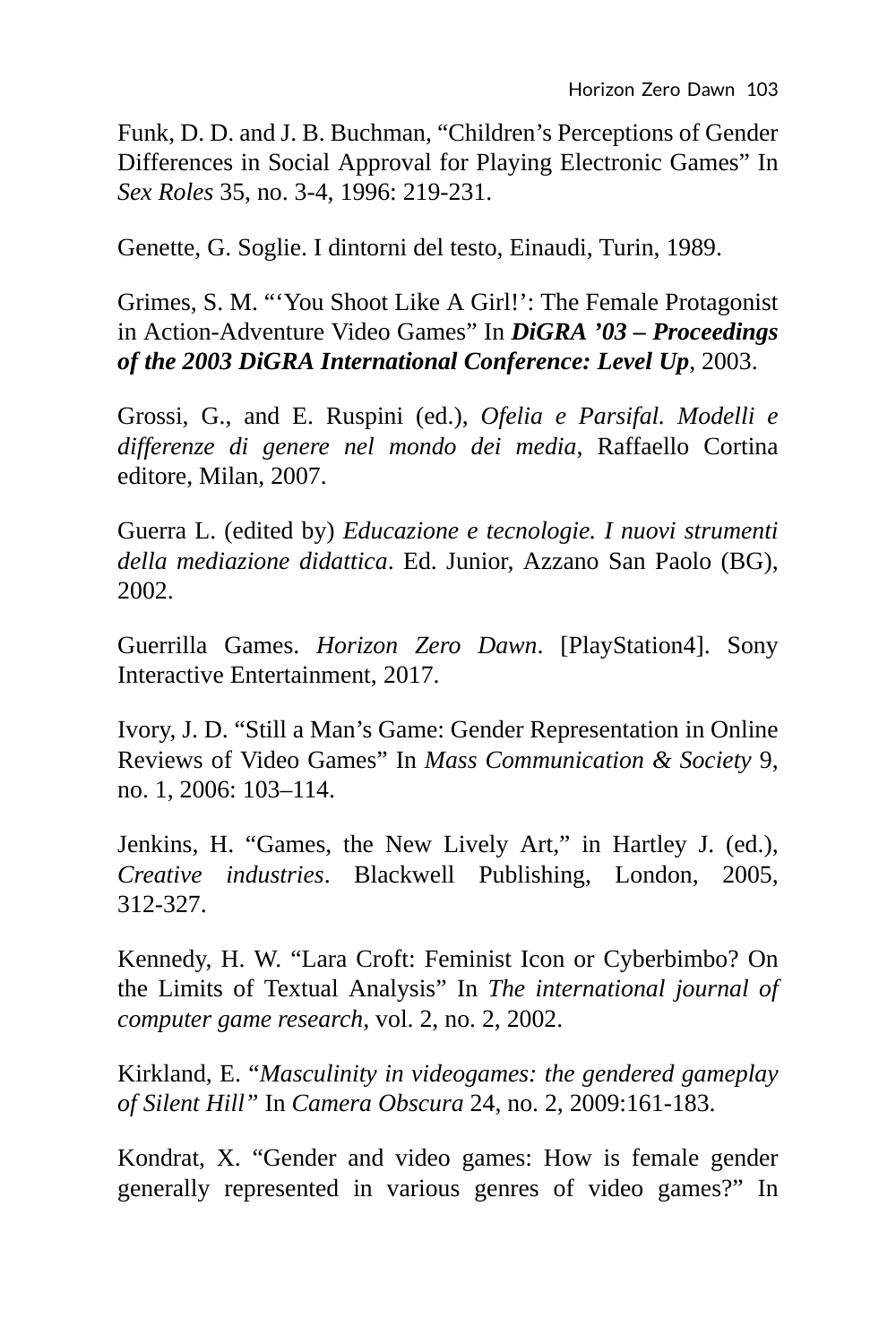104 Horizon Zero Dawn

*Journal of Comparative Research in Anthropology and Sociology* 6, No. 1, Summer 2015.

Lopez, A. G. (ed.) *Decostruire l'immaginario femminile*, ETS, Pisa, 2017.

MacCallum-Stewart, E. "Take That, Bitches!" Refiguring Lara Croft in Feminist Game Narratives" in *The international journal of computer game research*, vol. 14, no. 2, 2014.

McGonigal, J. *Reality is broken – Why Games Make Us Better and How They Can Change the World*. Jonathan Cape, London, 2011.

Mulvey, L. "Visual pleasure and narrative cinema" In Screen, vol. 16, no. 3, 1975, pp. 6–18.

Marchese, A. L'officina del racconto, Arnoldo Editore, Milan, 1983.

Nardone, R. "Virtual Scenarios, Digital Identities and Reality: Which Perspectives Towards An Educational Approach To Video games?" *INTED 2008* (International Association of Technology, Education and Development), Valencia 2008.

Nixon, Sarah. 2013. "Applying the Bechdel Test to Video Games." Not Your Mama's Gamer. http://www.nymgamer.com/?p=3184.

Rughinis, C., and R. Rughinis "Three Shadowed Dimensions of Feminine Presence in Video Games" In *DiGRA/FDG '16 – Proceedings of the First International Joint Conference of DiGRA and FDG*13, no. 1, 2016.

Russo, M. *Female Grotesque: Risk, Excess and Modernity*, NY: Routledge, 1994.

Schleiner, A. "Does Lara Croft Wear Fake Polygons? Gender and Gender-Role Subversion in Computer Adventure Games" In *Leonardo*, vol. 34, no. 3, 2001, pp. 221-226.